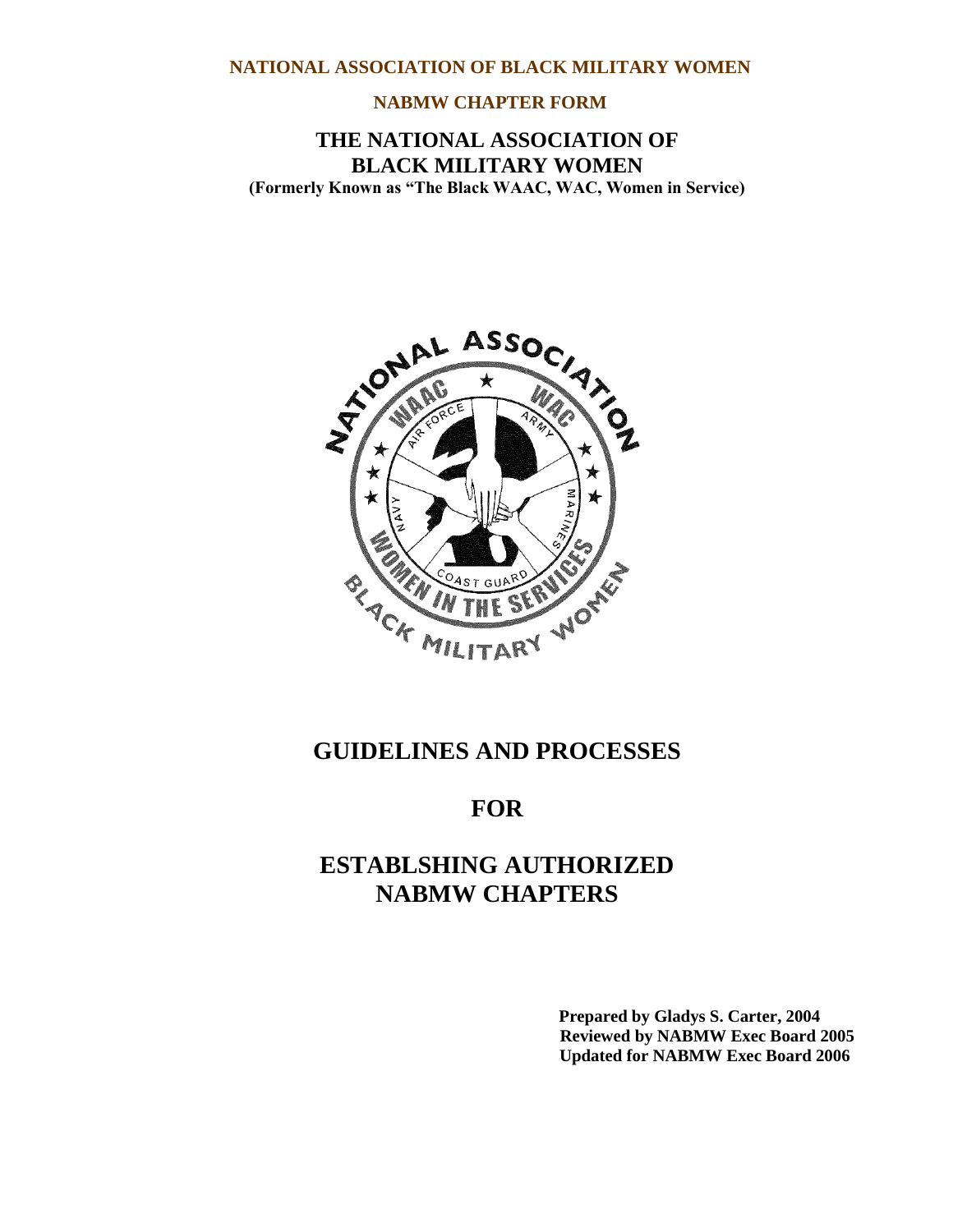# **NABMW CHAPTER FORMULATION**

#### **GUIDELINES AND PROCESSES**

# **CONTENTS**

| 2. ESTABLISHING A CLUSTER                              |                         |
|--------------------------------------------------------|-------------------------|
|                                                        | $\boldsymbol{4}$        |
|                                                        | $\overline{\mathbf{4}}$ |
|                                                        | 5                       |
| 3. ESTABLISHING A CHAPTER AND ELIGIBILITY REQUIREMENTS |                         |
|                                                        | 6                       |
|                                                        | 6                       |
| C. RELATIONSHIP OF REGULAR AND ASSOCIATE MEMBERS       | $\overline{7}$          |
|                                                        | 7                       |
|                                                        | 8                       |
|                                                        | 8                       |
|                                                        | $\overline{9}$          |
|                                                        | 9                       |
| I. RELATIONSHIP BETWEEN CHAPTER, REGION, AND NATIONAL  | 10                      |
|                                                        | 10                      |
|                                                        | 11                      |
| L. FINANCING "CLUSTER/CHAPTER" ACTIVITIES              | 12                      |
|                                                        | 12                      |
|                                                        | 12                      |
|                                                        | 14                      |

#### **5. ANNEXES:**

#### **A. Form # 101 APPLICATION TO ESTABLISH AN AUTHORIZED NABMW CHAPTER**

- **B. Form # 101A REQUEST FOR CLUSTER APPROVAL AND CLUSTER NUMBER**
- **C. Form # 101B NATIONAL APPROVAL AND ASSIGNED CLUSTER NUMBER**
- **D. Form # 101C - CLUSTER APPROVAL/CLUSTER NUMBER**
- **E. Form # 101D REQUEST TO BE ACCEPTED AS AN AUTHORIZED CHAPTER**
- **F. Form # 101E APPROVAL OF AN AUTHORIZED NABMW CHAPTER**
- **G. Form # 101F – CERTIFICATE OF CHAPTER AUTHORIZATION**
- **H. Form # 101G – CERTIFICATE OF OFFICE**
- **I. Form # 101H – CERTIFICATE OF CHAPTER OFFICER'S DUTIES & RESPONSIBILITIES**
- **J. Form # 101 I - NABMW CHAPTER INSTALLATION CEREMONY - SCRIPT**

 **PAGE**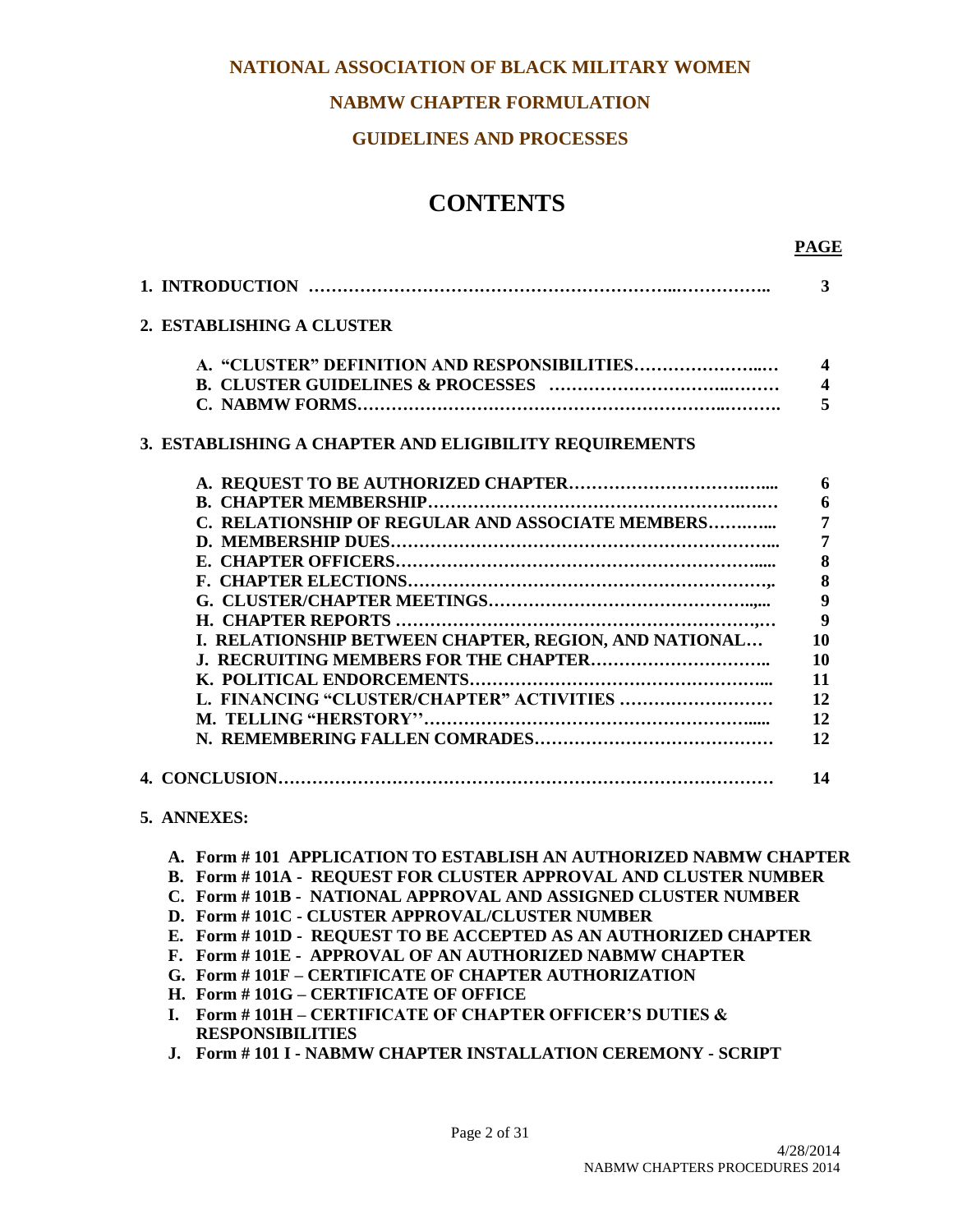**NABMW CHAPTER FORMULATION**

**GUIDELINES AND PROCESSES**

# **INTRODUCTION**

 **THE WAAC, WAC, WOMEN IN SERVICES WAS ESTABLISHED IN 1976. IT REMAINED AN INFORMAL ORGANIZATION UNTIL 1997 WHEN THE NAME WAS CHANGED TO** 

**"***THE NATIONAL ASSOCIATION OF BLACK MILITARY WOMEN" (FORMERLY KNOWN AS THE BLACK WAAC, WAC, WOMEN IN SERVICE)***.**

**IN 1994 THE BYLAWS WERE APPROVED. AND THE FIRST NATIONAL OFFICERS WERE ELECTED IN 1999.**

 **THE NABMW HAS DEVELOPED VIABLE METHODS OF OPERATING AND CONTINUES TO WORK ON ITS STRUCTURE. BECAUSE IT'S MEMBERSHIP IS SPREAD THROUGHOUT THE COUNTRY, MEETINGS AND COMMUNICATION PRESENT DIFFICULTIES BOTH IN TIME AND EXPENSE.**

 **THE STRENGTH OF A NATIONAL ORGANIZATION ULTIMATELY RESTS WITH ITS GREATER MEMBERSHIP. TO ENSURE THE GROWTH AND DEVELOPMENT OF OUR ASSOCIATION, TO FULFILL ITS MISSION, AND GAIN GREATER VISIBILITY, THE EXECUTIVE COMMITTEE HAS APPROVED THE ESTABLISHMENT OF CHAPTERS WITHIN EACH REGION TO PROVIDE A STRONG AND RECOGNIZED PRESENCE WITHIN LOCALIZED COMMUNITIES.**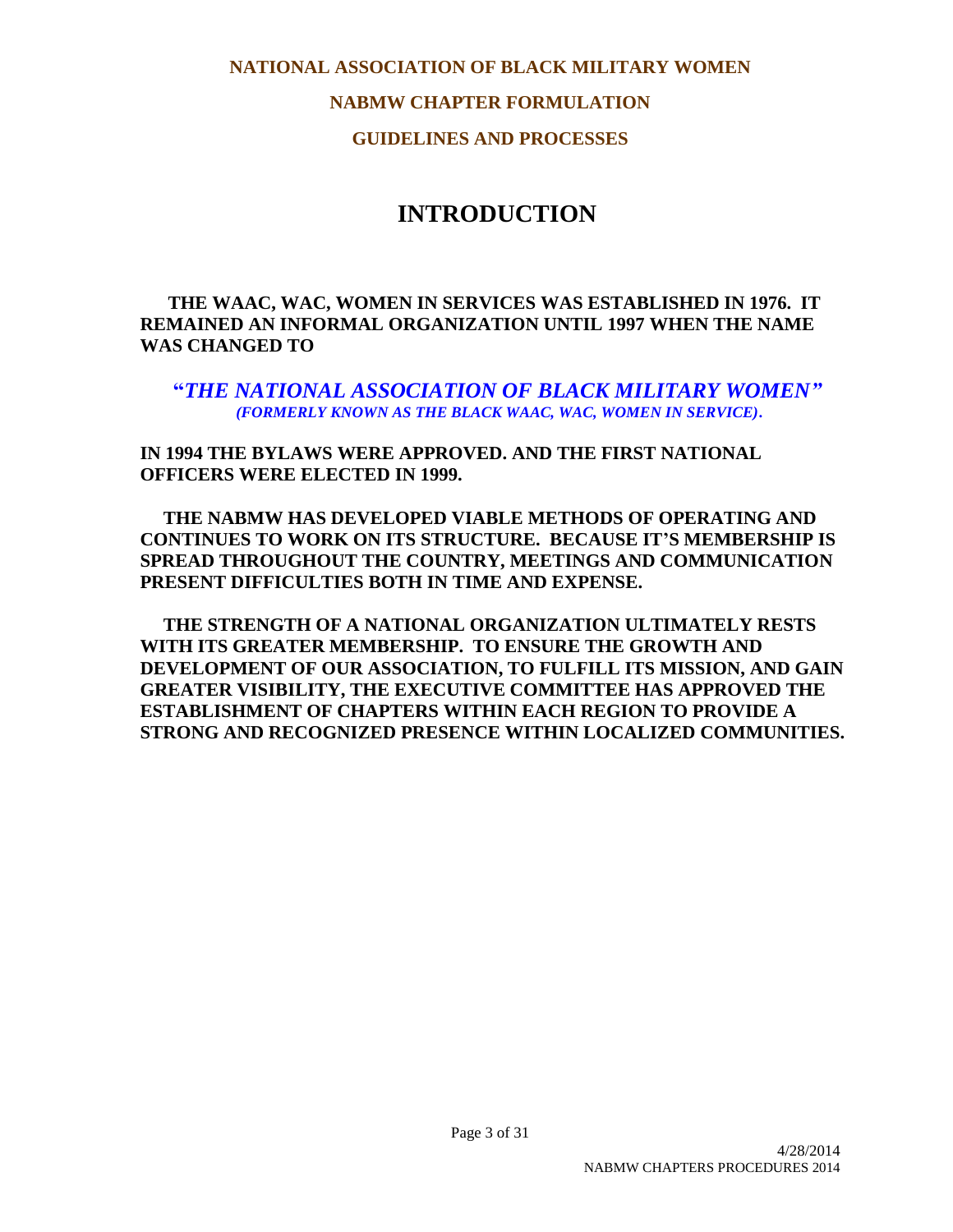# **NABMW CHAPTER FORMULATION**

# **GUIDELINES AND PROCESSES**

# **ESTABLISHING A CLUSTER**

# **A. CLUSTER: DEFINITION AND RESPONSIBILITIES**

 **1. CLUSTER. Any group of two or more financial members of the NABMW who come together to relay their intentions and request to establish an authorized NABMW Chapter.**

### **2. CLUSTER RESPONSIBLITIES**

- **a. The Cluster will choose one of its members to act as Cluster contact person and another as Cluster secretary.**
- **b. The Cluster will carry out the necessary procedures as outlined in these guidelines. The title Cluster will be retained until all eligibility requirements have been met and the group is approved as an official Chapter.**
- **c. The Cluster contact person will be responsible for seeing that necessary forms are completed and sent to the Chairperson of the region in which the group is situated. The Regional Chairperson will continue to be in both formal and informal contact during the process.**

# **B. CLUSTER GUIDELINES & PROCESS**

**1. The Cluster will complete Form # 101 entitled:**

**APPLICATION TO ESTABLISH AN AUTHORIZED NABMW CHAPTER (Form #101) Available from the Regional Chairperson**

- **2. When Form # 101 is completed, the Cluster Contact Person will send it to the Regional Chairperson.**
- **3. The Regional Chairperson, upon the receipt of the application, will complete Form #101A entitled**

# **REQUEST FOR CLUSTER APPROVAL AND CLUSTER NUMBER (Form #101A)**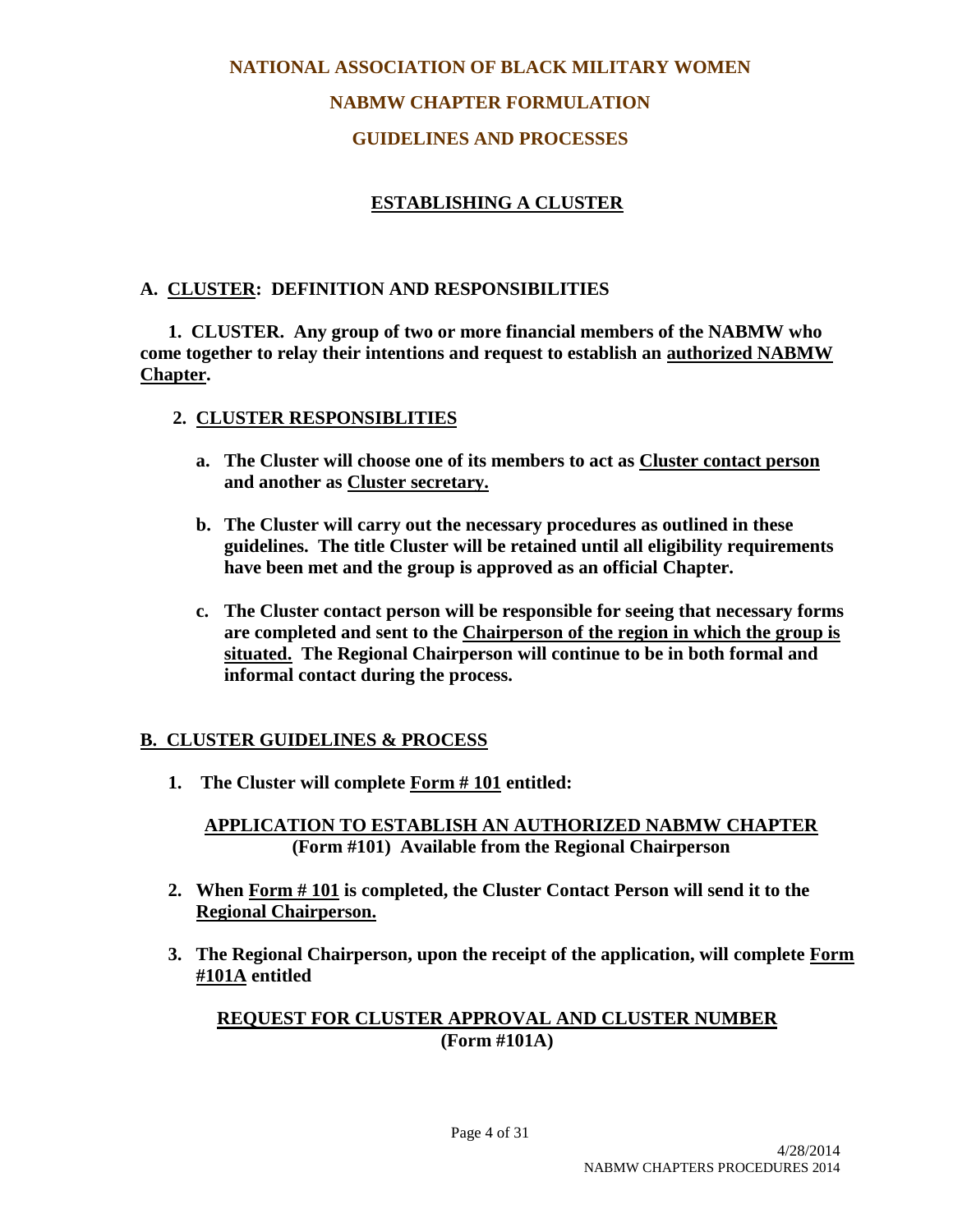# **NATIONAL ASSOCIATION OF BLACK MILITARY WOMEN NABMW CHAPTER FORMULATION**

# **GUIDELINES AND PROCESSES**

- **4. The Regional Chairperson will send Form # 101A and a copy of the Cluster application Form # 101 to the National Vice President of Operations.**
- **5. The National Vice President for Operations will complete a Form # 101B entitled:**

# **NATIONAL APPROVAL AND ASSIGNED CLUSTER NUMBER (Form # 101B)**

**6. The National Vice President of Operations will assign Cluster numbers according to the order in which request to form Chapters are received from the various Regional Chairpersons.**

**Include: Number of Cluster, Location, Region, Date Established**

 **Example: Cluster Five Baltimore, MD Central East 8/05 C005/Balt,MD/CE/0805**

> **Cluster Six Atlanta, GA South-East 2/06 C006/Atla,GA/SE/0206**

*Note: Several adjacent locations may be included in the main address. When the Chapter is officially established and approved, the designation "Cluster" will be replaced by "Chapter"*

- **7. The National Vice President of Operations will send Form # 101B to the Regional Chairperson.**
- **8. The Regional Chairperson will complete Form # 101C, keep a copy and send the original to the Cluster Contact Person.**

**CLUSTER APPROVAL/CLUSTER NUMBER (Form # 101C)**

**9. The Custer Contact Person now has permission to take the steps necessary to meet the eligibility requirements for approval of the Cluster as an authorized Chapter.**

# **C. NABMW FORMS**

 **The NABMW Forms 100, 101A, 100B, 100C will provide permanent records or paper trails as Clusters/Chapters are approved or disapproved.**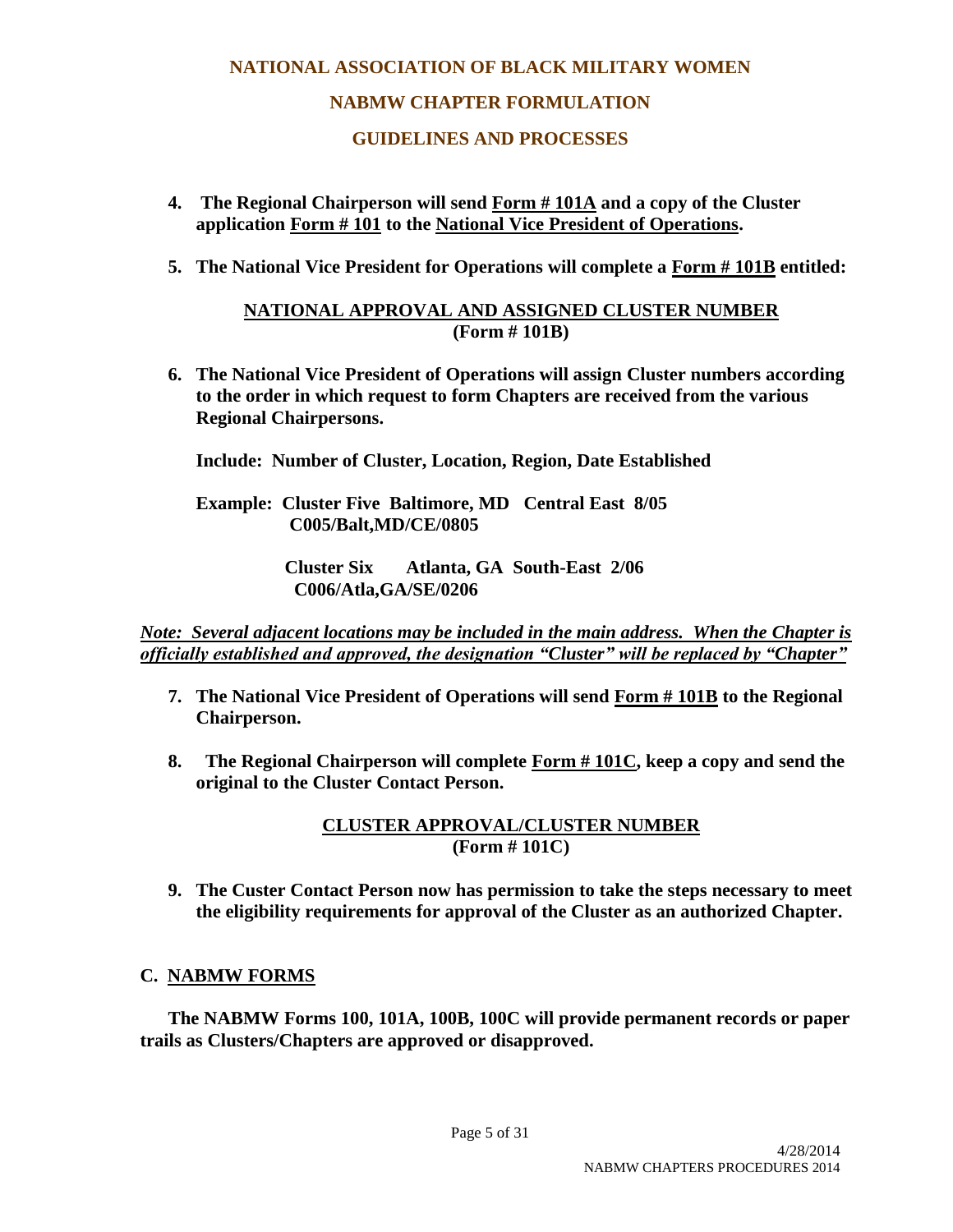# **NATIONAL ASSOCIATION OF BLACK MILITARY WOMEN NABMW CHAPTER FORMULATION GUIDELINES AND PROCESSES**

**BLANK PAGE**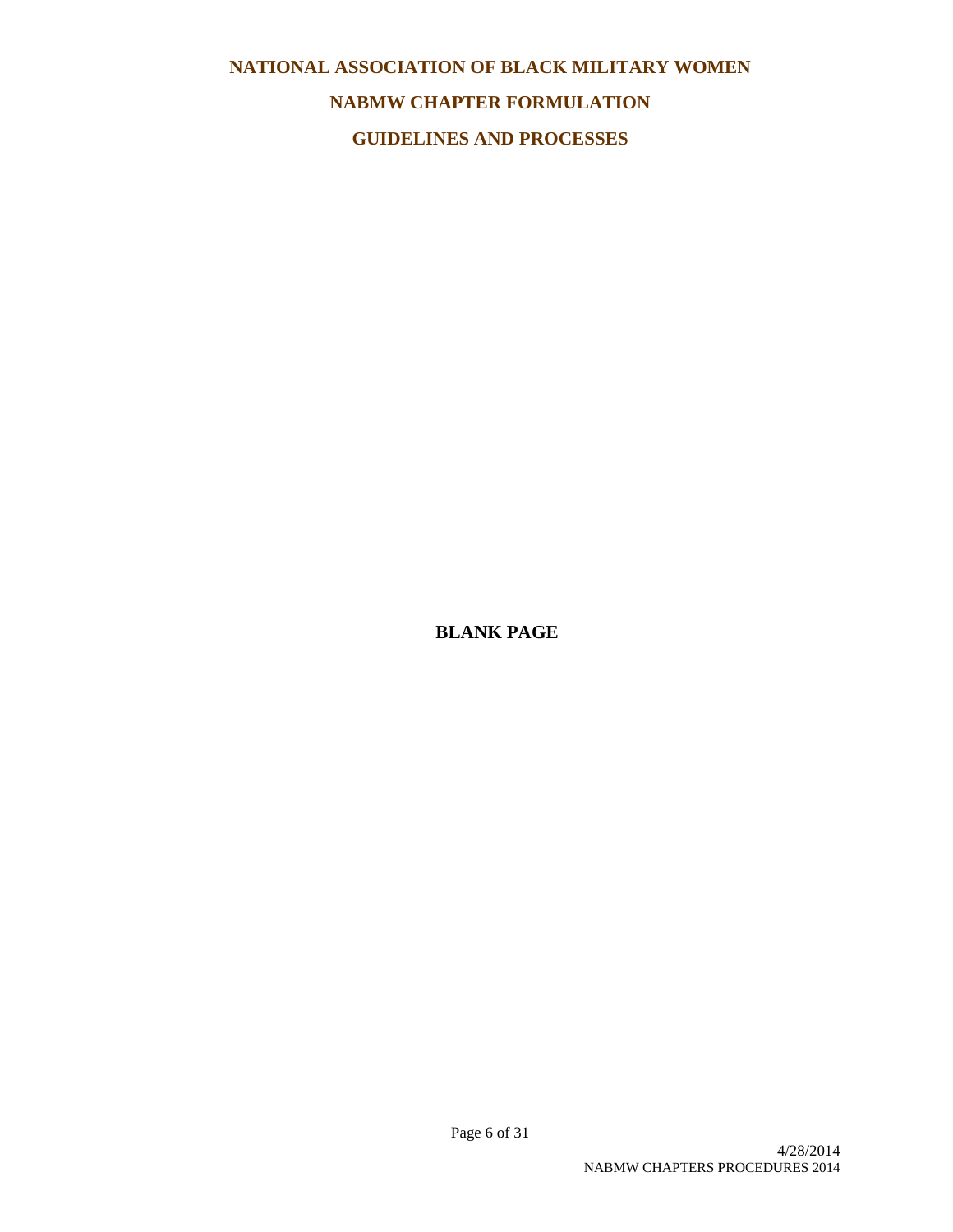# **NABMW CHAPTER FORMULATION**

# **GUIDELINES AND PROCESSES**

# **ESTABLISHING A CHAPTER AND ELIGIBILITY REQUIREMENTS**

# **A. REQUEST TO BE AUTHORIZED CHAPTER.**

1. When the cluster has met the eligibility requirements to become a Chapter, the Cluster will complete Form # 101D entitled:

# REQUEST TO BE ACCEPTED AS AN AUTHORIZED CHAPTER (Form # 101D)

- 2. Form # 101D will include the names of the Chapter's President, Vice President Treasurer, Secretary and members in addition to other pertinent information. When completed, Form # 101D will be sent to the Regional Chairperson. The Regional Chairperson will review, and if all information is correct, will initial the request, make a copy and endorse it to the National Vice President of Operations.
- 3. The National Vice President of Operations will
	- a. review the endorsement, and if all is in order approve the Chapter
	- b. assign official Chapter number
	- c. prepare Official Chapter certificate and letter of congratulations for the National President to sign,
	- d. maintain copy of documents for official file
	- e. endorse approval (Form # 101E), prepare certificate (Form # 101F) and send packet to Regional Chairperson

#### APPROVAL OF AN AUTHORIZED NABMW CHAPTER (Form # 101E)

### CERTIFICATE OF CHAPTER AUTHORIZATION (Form # 101F)

4. The Regional Chairperson will send the Form # 101E along with the Chapter packet (the Official Chapter Certificate and letter from the President) to the Chapter President. (The Regional Chairperson may wish to have small ceremony and formal presentation around this)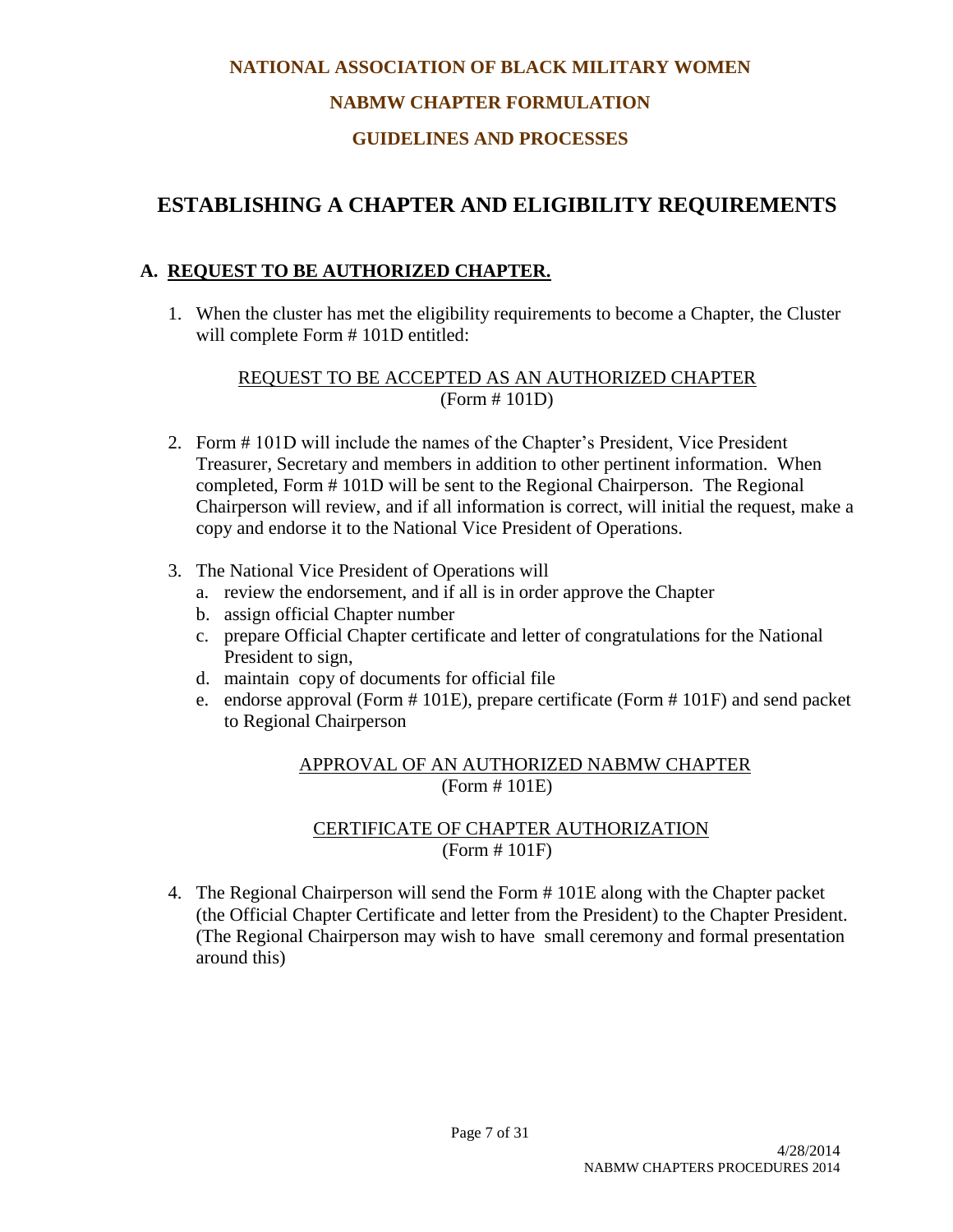# **NABMW CHAPTER FORMULATION**

# **GUIDELINES AND PROCESSES**

# **B. CHAPTER MEMBERSHIP**

- 1. To be approved as an authorized "NABMW Chapter", and maintain this status, the Chapter membership must maintain a minimum of Ten (10) members in "good financial standing". Being in "good financial standing" means all National dues must be paid-up by each member.
- 2. All Chapter members must be members of the National Association.
- 3. The membership may include a mixture of Life, Regular and Associate members. At lease Five (5) members must be Regular or Life (or a mixture of the two) members and military (Active Duty, Army Reserve, National Guard or Veteran). The rest of the members may be Associate members (family and/or friends) who support the mission of the NABMW and wish to support the Association in its programs and projects.
- 4. It is suggested that each Chapter try to recruit at least Fifteen (15) or more members so that in the event a member is lost, both the minimum requirement of Ten (10) members and Five (5) military members is maintained.

Note: Depending on it location, it is conceivable that a chapter might have more Associate members than military.

# **C. RELATIONSHIP OF REGULAR AND ASSOCIATE MEMBERS**

- 1. In the National Association, Life and Regular members have the right to hold office and vote; Associate members pay a smaller membership fee and do not have the right to hold office or vote. This maintains our status as a veterans association.
- 2. Within the National Association, the Life, Regular and Associate members will continue under the same rules.
- 3. Within the Chapter, Associate members will have full voting rights; and (with certain exceptions) be able to hold a Chapter Office.
- 4. Life, Regular and Association members will pay equal Chapter Fees.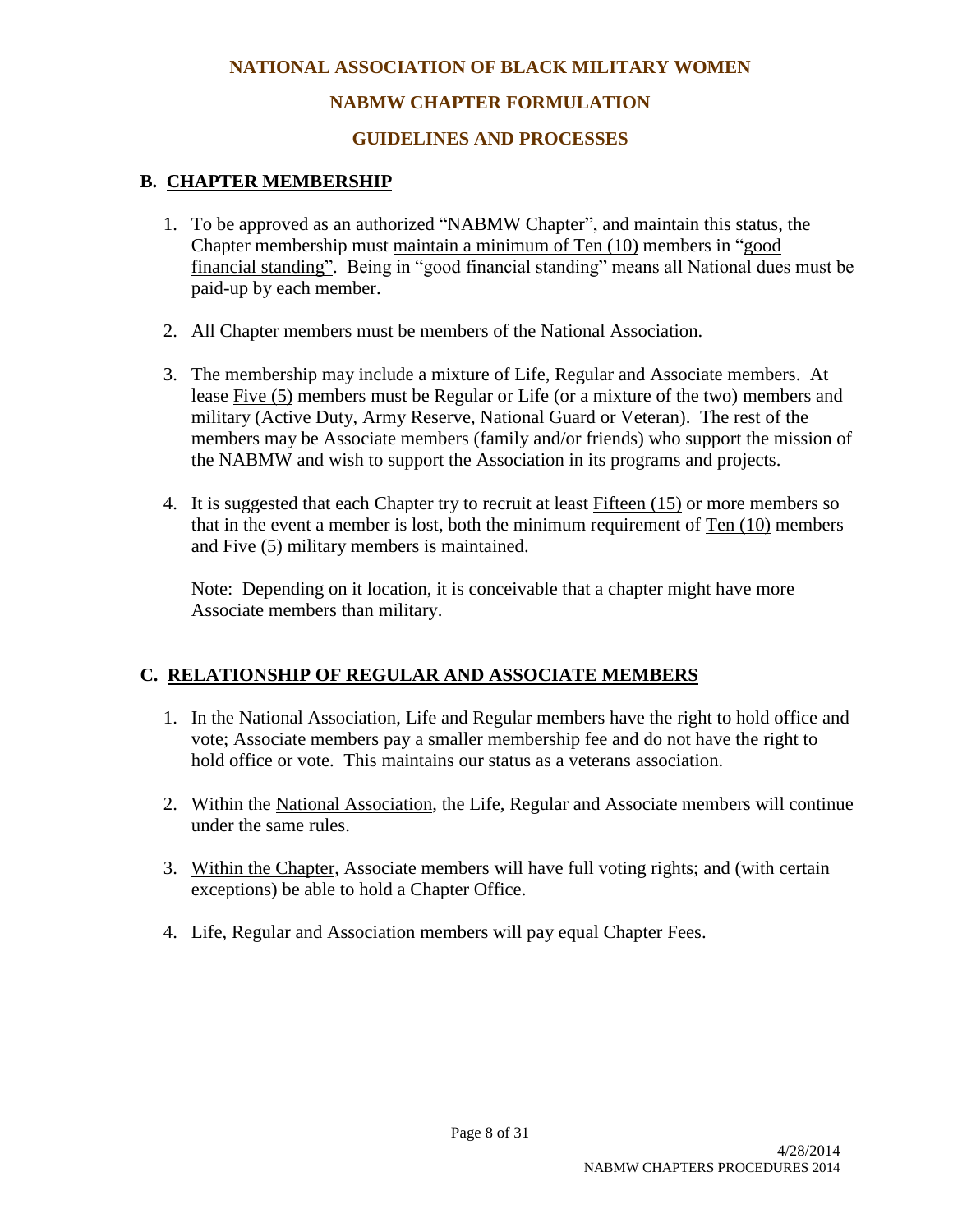# **NABMW CHAPTER FORMULATION**

## **GUIDELINES AND PROCESSES**

### **D. MEMBERSHIP DUES**

1. The NABMW membership dues are as follows:

Regular membership \$25.00 annual Associate membership \$15.00 annual All members may become Life Members \$500.00

- 2. The Chapter is required to insure that all Chapter members are in good financial standing with the National. (Note: a member cannot be part of a Chapter if National dues are not paid.)
- 3. Chapters are not required to have membership dues. However; with the approval vote of (3/4) of Chapter's membership, Chapters may assess a local operations fee. (not to exceed Ten (10) dollars).
- 4. Chapter fees will be in addition to the dues paid to the National Association.

# **E. CHAPTER OFFICERS**

- 1. Chapter officers will include:
	- a. \*Chapter President
	- b. \*Chapter Vice President
	- c. Chapter Secretary
	- d. Asst. Chapter Secretary
	- e. \*Chapter Treasurer
	- f. Asst. Chapter Treasurer
	- g. Chapter Historian
	- h. Asst. Chapter Historian
	- i. Chapter Public Relations
	- j. Chapter Chaplain
- 2. \*Chapter President, Vice President, and Treasurer(s) must be military members.

# **F. CHAPTER ELECTIONS**

1. Once an authorized Cluster has Ten (10) registered members, the "Cluster" should elect a President, Secretary and Treasurer. When the "Cluster" applies for approval to be accepted as an authorized chapter, these three officers should be listed on the request Form # 101C. At this time, the other seven or more persons will also be listed as Chapter members.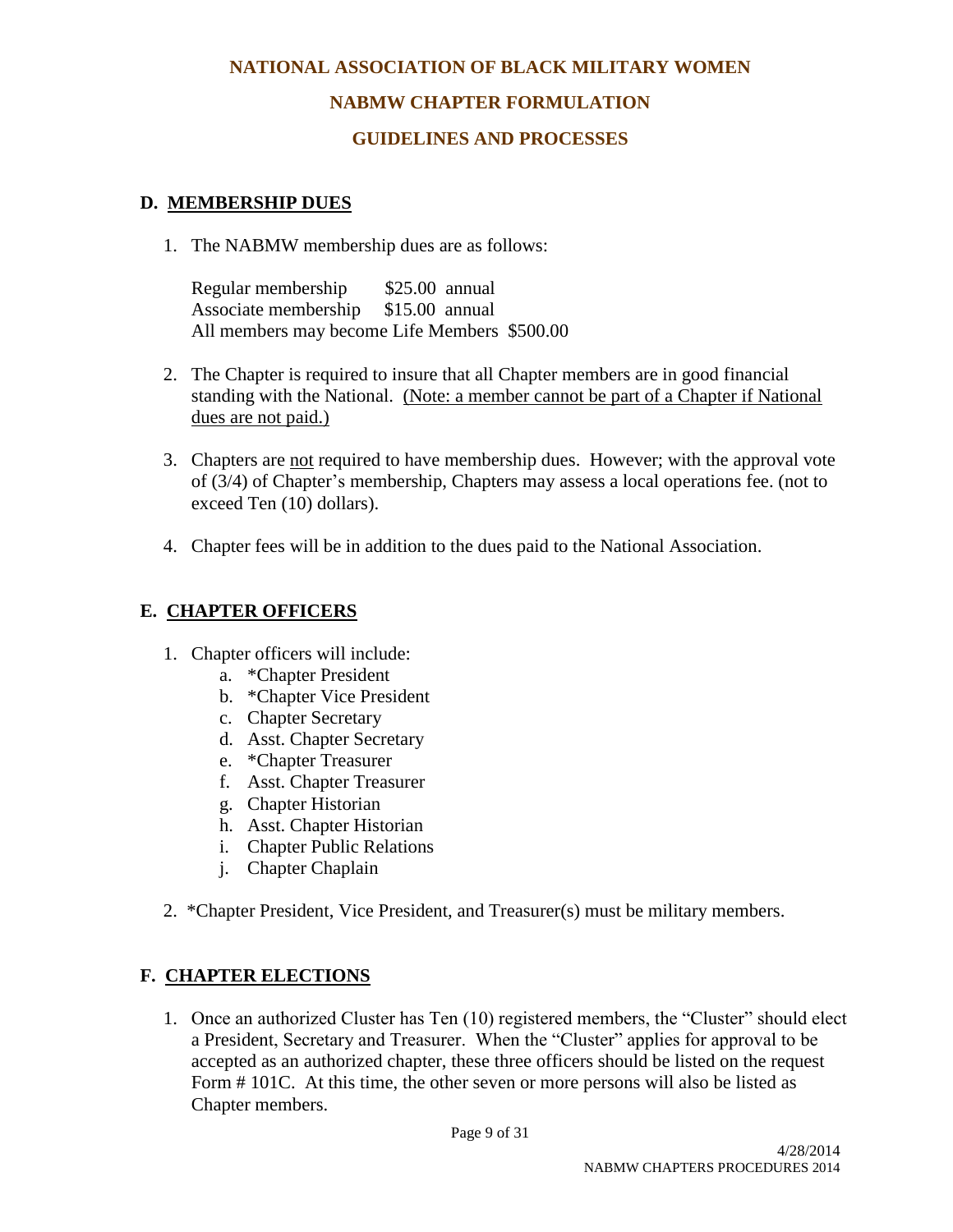# **NATIONAL ASSOCIATION OF BLACK MILITARY WOMEN NABMW CHAPTER FORMULATION GUIDELINES AND PROCESSES**

- 2. When the approval of the Chapter is received and an organizational Charter is granted, it will be up to the Chapter to determine what other officer positions should be filled at that time, and to set a date for elections to take place. (The Chapter may prefer to not fill some of the positions until it has been able to recruit more members.)
- 3. Within ninety (90) days of electing official Chapter officers, the Chapter President should arrange a date with the Regional Chairperson to attend a Chapter meeting to officially install those Chapter officers who have been elected.
- 4. The Regional Chairperson will submit a report of this meeting including the names of the Chapter elected officers to the Vice President of Operations. The Regional Chairperson will maintain an official file with pertinent information on each of the Regional Chapters as they are approved in her region.

# **G. INSTALLATION OF ELECTED/APPOINTED CHAPTER OFFICERS**

- 1. The NABMW Installation of Officers is an important ceremony. It is frequently the first time that the NABMW Chapter Officers are recognized publically and officially as duly elected officers of the chapter. The ceremony should be inspirational in nature and should leave the officer's elect with a sense of appreciation for the importance of the duties they have been tasked to perform as well as a feeling of pride that their fellow members have put their trust in them as being capable of carrying out important responsibilities by voting them into office.
- 2. Installation Chairperson. Each chapter should identify Installation Chairperson for the installation ceremony. The Installation Chairperson must be appointed in writing by the current Chapter President. This person has the specific duty of carrying out all preparations for the ceremony and seeing that the guidelines are carried out. The Chapter Installation Chairperson is responsible for preparing the "Certificates of Installation" to be presented to the newly elected/appointed Chapter Officers. That person should obtain all required signatures from Regional Chairperson and Installation Officer for all certificates. The Regional Chairperson has a significant role to play in the installation ceremony itself and should be prepared to attend all Chapter installations within her region. A specific duty of the Regional Chairperson is to coordinate with Chapter's Chairperson to on the installation ceremony insure all requirements are met.
- 3. Installation Ceremony Procedures. Plans for the Installation Ceremony should be made with care. The installation ceremony procedures should identify all participants. There should be prepared procedures to advise all participants on how the ceremony is to be carried out and everyone should be aware of their part in it. Attention should be given to the placement of seats, where installing Officers and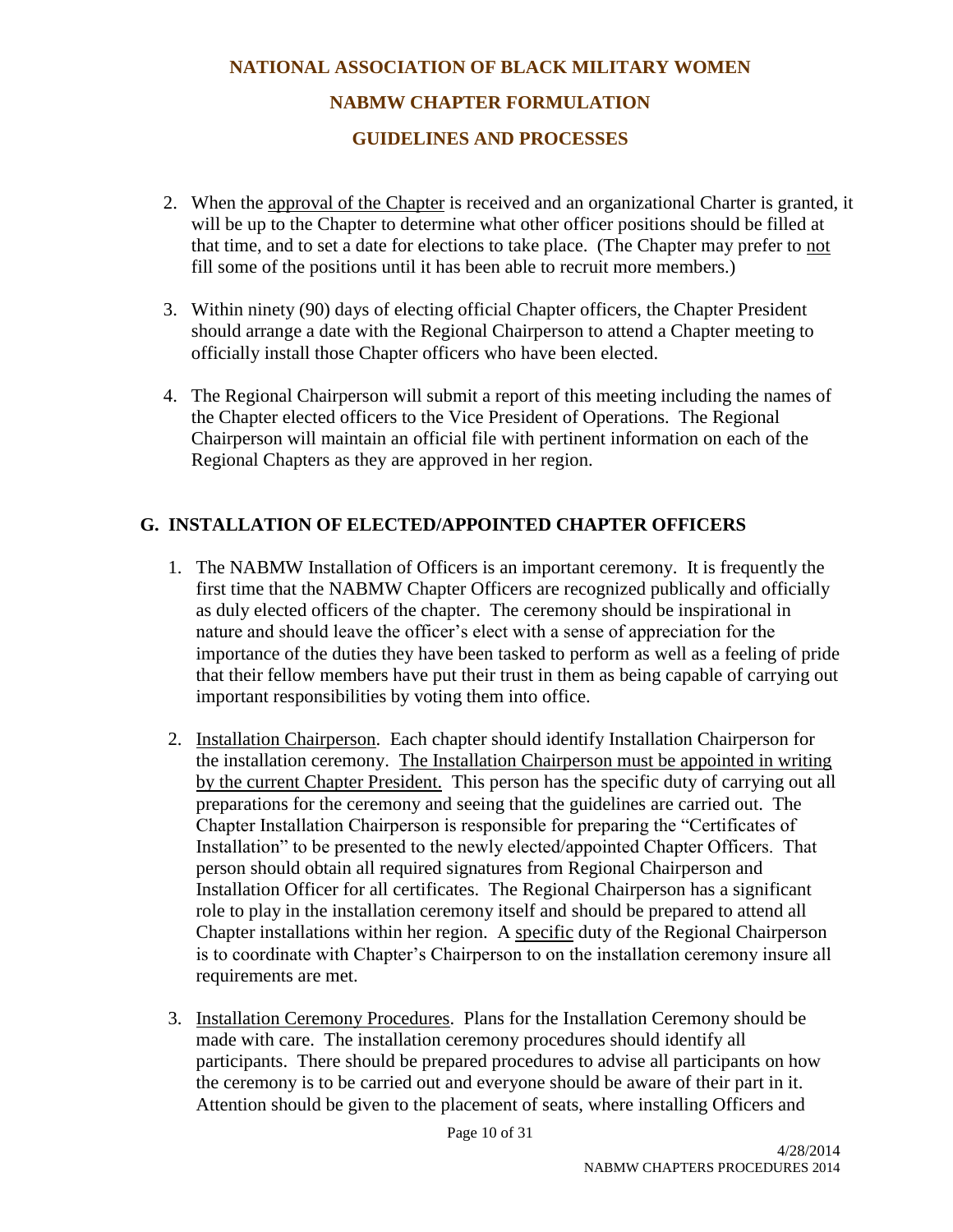### **NABMW CHAPTER FORMULATION**

#### **GUIDELINES AND PROCESSES**

assistants should sit and stand prior to and during the ceremony as well as where the Officer Elects and other members should sit or stand. It should be an orderly event which is carried out with dignity and yet is warm and inviting.

- 4. Installation Officer. Many times the ceremony will have an invited Installer who is coming from a distance. The Installer and any invited dignitaries who will participate in the installation itself should be extended every courtesy. The Installer should be provided a list of all of the persons to be installed as well as the duties of the positions to which they will be installed. The Installer should be allowed adequate time to go over the instructions with the ceremony's Installation Chairperson, sign all documents and review the prepared written script.
- 5. Installation Script. A written installation script must be prepared for all installations of NABMW elected Officers. It should have specific questions for the Installer and responses for the elected/appointed Officers. Participants should know before hand what the proper questions and responses are. Some installations are very formal. They may have more than one Installer or have some other features. Others are less formal, but the actual ceremony itself should follow the format prepared for it. The script should be appropriate to meet the needs of the specific installation being held. *For example: The script might differ if you were re-installing someone who was reelected than from a script prepared for a new officer – as in case of an entire new set of officers in a new* chapter….

#### **F. CLUSTER/CHAPTER MEETINGS**

- 1. "Cluster" meetings will be schedule as determined by the group. The cluster should set a reasonable time table for meeting the eligibility requirements and submitting its request for approval as an authorized chapter. The Cluster should focus its attention on achieving this goal. Recruitment of members is primary.
- 2. Once approved as an authorized Chapter, the Chapter will determine how many meetings it will hold. (no fewer than six (6) per year)
- 3. An agenda must be prepared for each meeting and kept as an official document of the Chapter (along with minutes of the Chapter meeting). At a minimum, the agenda should include the following.
	- a. Salute the Pledge of Allegiance
	- b. Prayer (or moment of meditation)
	- c. Reading of Minutes of last meeting
	- d. Financial Report
	- e. Correspondence
	- f. Update on National and Regional Activities
	- g. Chapter Business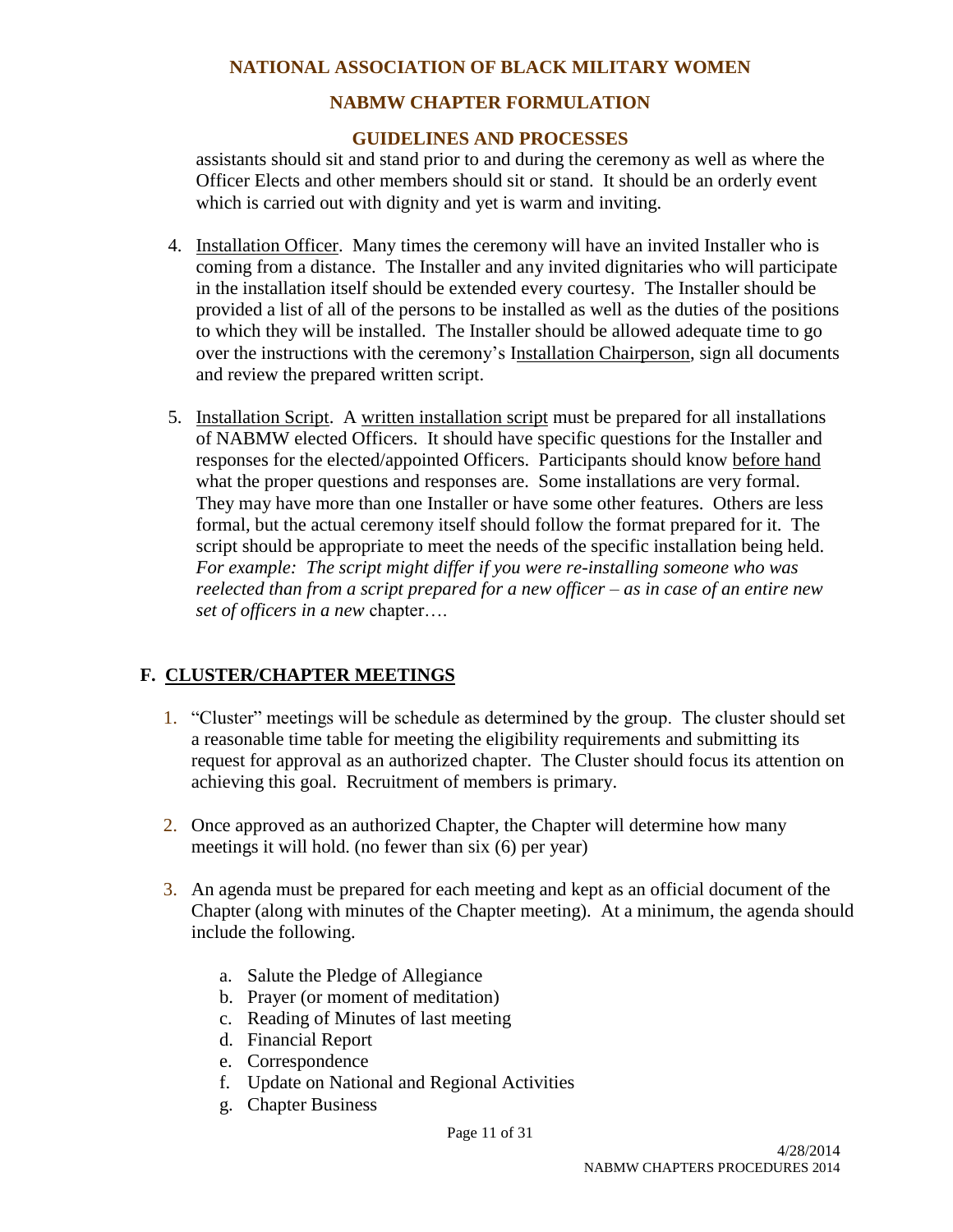## **NABMW CHAPTER FORMULATION**

#### **GUIDELINES AND PROCESSES**

- h. National Anthem
- i. Black National Anthem (Lift Every Voice)

# **G. CHAPTER REPORTS**

- 1. Chapters will submit Two (2) formal reports to the Regional Chairperson. Each report should include the name of all Officers, the total number and names of all members, a report on any activities and events sponsored by the Chapter, and such pertinent material as to give an overall view of the Chapter.
- 2. The Chapters will submit their reports in January (for inclusion in the Regional report to the Executive Committee Meeting held in April) and in August (for inclusion in Regional Convention Report or Executive Committee meeting (in the off year).
- 3. The Regional Chairperson will share these reports with the Vice President for Operations for inclusion in the next Executive Committee meeting or at the Convention.

### **H. RELATIONSHIP BETWEEN CHAPTER, REGION, AND NATIONAL**

- 1. Both the Chapter and the Regions operate under the umbrella of the National Association.
- 2. A Chapter is a member of the region in which it is located. The Regional Chairperson is responsible for all Chapter activities. All major activities planned by a Chapter must be approved by the Regional Chairperson. The Regional Chairperson should be available to provide guidance and assistance to the Chapter.
- 3. The Regional Chairperson is responsible for keeping the National aware of the status and activities of the Chapters under her jurisdiction. To insure the Regional Chairperson is aware of all activities, issues, and actions, all communication or correspondence from the Chapter for the National must be funneled through the Regional Chairperson. Also communications from the National for a Chapter must also be funneled through the Regional Chairperson. The Regional Chairperson might wish to discuss it with the Chapter President (or the National) before sending it on. Any problems or conflicts which cannot be resolved locally or regionally should be brought to the Vice President of Operations by the Chapter Board Representative, for consideration by the Executive Committee.
- 4. The Chapter's primary mission is that of the National Association.

### "**To record the history, tell the story, and maintain the heritage of African American Women in the military service of our country."**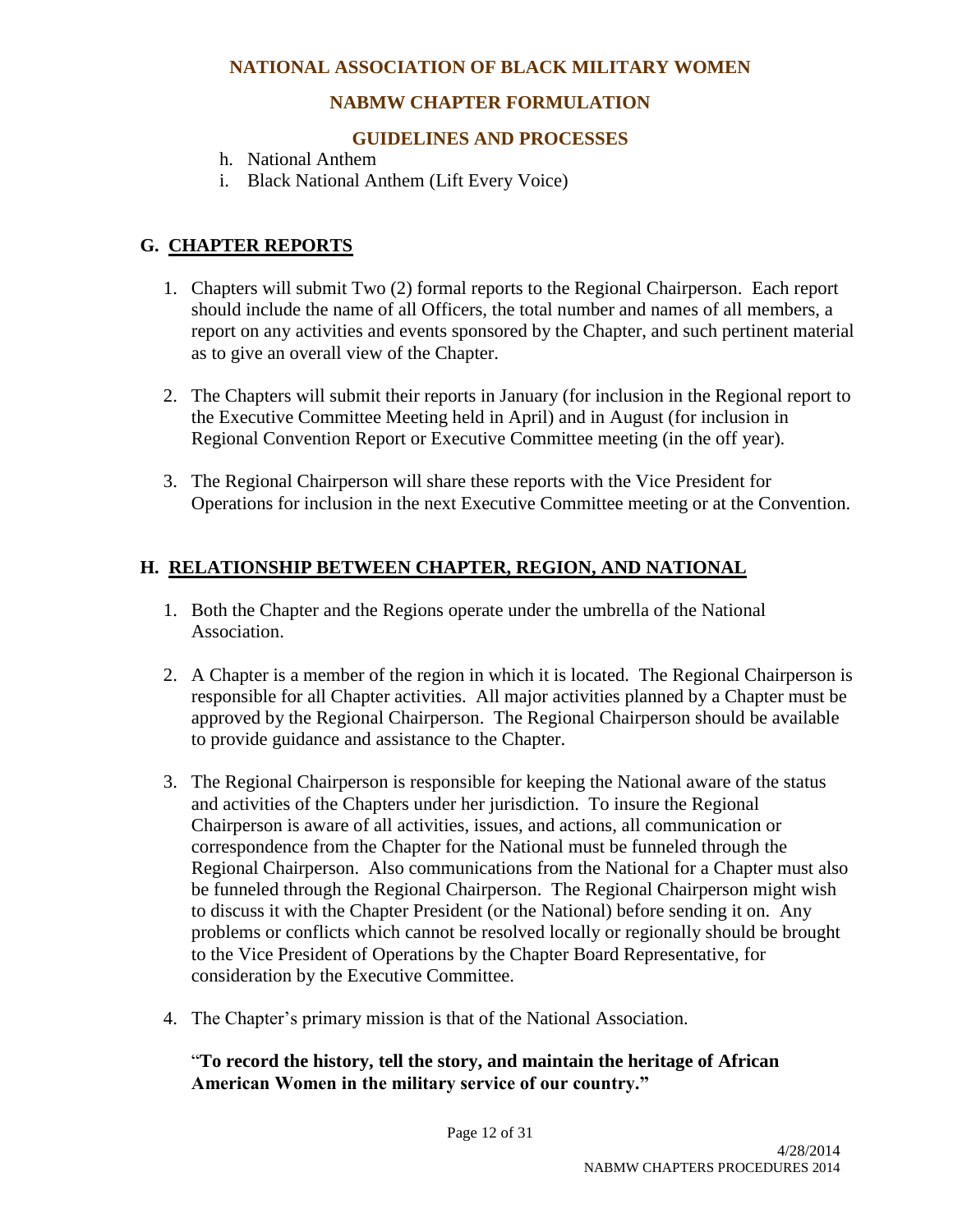# **NABMW CHAPTER FORMULATION**

# **GUIDELINES AND PROCESSES**

- 5. The Chapter may which to develop some Chapter goals and objectives toward supporting this mission within its own locality.
- 6. It is important that members of the Association feel they have a voice in the organization and will be listened to. At the same time, in order to maintain its integrity and status as a historical veterans association and a non-profit organization, the National must be the final decision maker as to what Regions, Chapters or individuals may do or say under the banner of the NABMW.

# **I. RECRUITING MEMBERS FOR THE CHAPTER**

- 1. The National goal is to seek out and obtain the history of every Black Military Woman who has served in the U.S. Armed Forces. In order to obtain the organization's goal, every Region, Chapter and member of the organization should constantly be on the look out for new members and obtaining their "HERSTORY"
- 2. Frequently, military women who are approached about the NABMW are happy to learn of its existence. As new members are registered they should be asked to aid in the recruiting efforts of the Chapter by telling their friends and colleagues.

# *"POSITIVE AND ENTHUSIASTIC SHARING OF OUR MISSION IS THE KEY TO SUCCESSFUL RECRUITING"*

- 3. During the process of recruiting members, the Cluster may wish to use the following tactics:
	- a. Mail out invitational letters and other materials displaying the NABMW logo.
	- b. Sponsor informational meeting with speakers.
	- c. Prepare and display historical materials, pictures, articles, artifacts dealing with the role of women in the military.
	- d. Maintain informational tables at community events such as Community Days. Martin Luther King Day, Black History Month/Week, Women's Month, Flag Day or Veterans Day.
	- e. Try to get informational bulletins announced in churches or at community organization meetings.
	- f. Purchase an "AD" in an organization's souvenir journal.
	- g. Check newspapers and TV programs for names of military women appearing in the papers or on DV programs. Contact them directly or send a letter to the newspaper or TV station to be forwarded.
	- h. Make contact with women on nearby military bases, in the super markets, restaurant, or other public events.

# **J. POLITICAL ENDORCEMENTS.**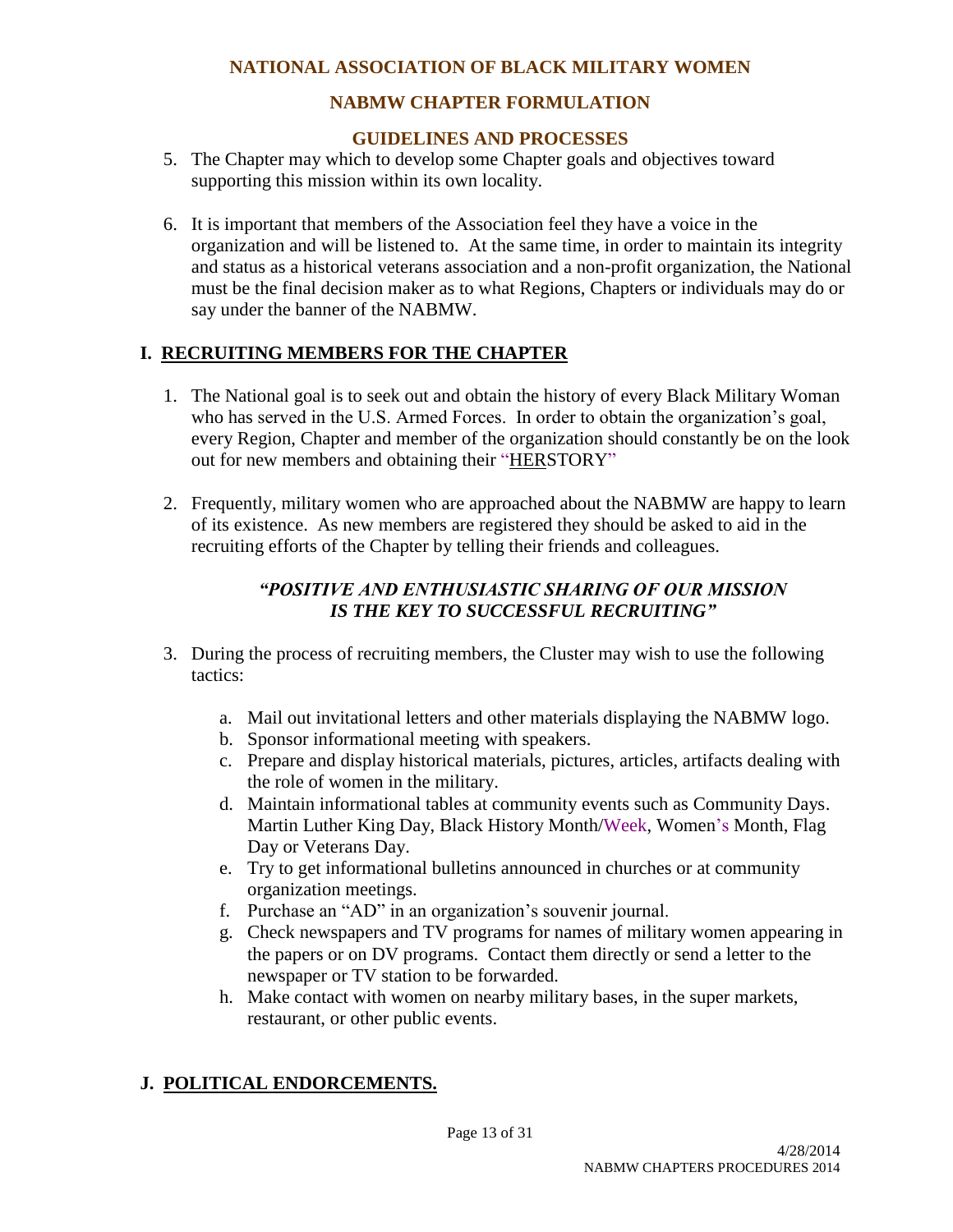# **NABMW CHAPTER FORMULATION**

#### **GUIDELINES AND PROCESSES**

#### 1. THE NABMW IS A HISTORICAL ASSOCIATION. IT IS NON-POLITICAL.

- 2. As a veteran organization, we do not endorse or advocate for political parties, candidates, or issues.
- 3. If a member expresses an opinion, she must make it clear that she is speaking as an individual and not as a representative of the Association.

# **K. FINANCING "CLUSTER/CHAPTER" ACTIVITIES,**

- 1. NABMW Cluster/Chapter must be self-sustaining. As indicated in Section D MEMBERSHIP DUES, Chapters are not required to have membership dues. However; with the approval vote of (3/4) of Chapter's membership, Chapters may assess a local operations fee. In additional to the official fees (if assessed), the Cluster/Chapter may choose to ask members for donations or (once becoming a Chapter) hold activities that generate funds for Chapter operations.
- 2. During the period of being a Cluster (prior to becoming an official Chapter), direct public funding or solicitation is prohibited.
- 3. When a Cluster is approved as an authorized Chapter, it will follow the Financial Guidelines defined by the National.

# **L. TELLING "HERSTORY.**

- 1. The term "HERSTORY" has come to mean oral, written, recorded and filmed stories of African American women who is serving or served in the military services.
- 2. The NABMW mission is to see that these stories are collected, preserved and used to educate the public about the role of these women patriots, past, present and future.
- 3. At various meeting and conventions, women are called to tell their personal stories and military experiences. The NABMW wants each of its members to complete a personal profile that may be kept on record and used in documentaries, interviews, magazines articles or other appropriate distribution.
- 4. Members are encouraged to keep pictures, military records, uniforms, medals or other artifacts connected with their military life. They are asked to make copies of pictures, records to share with the association.

# **M. REMEMBERING FALLEN COMRADES.**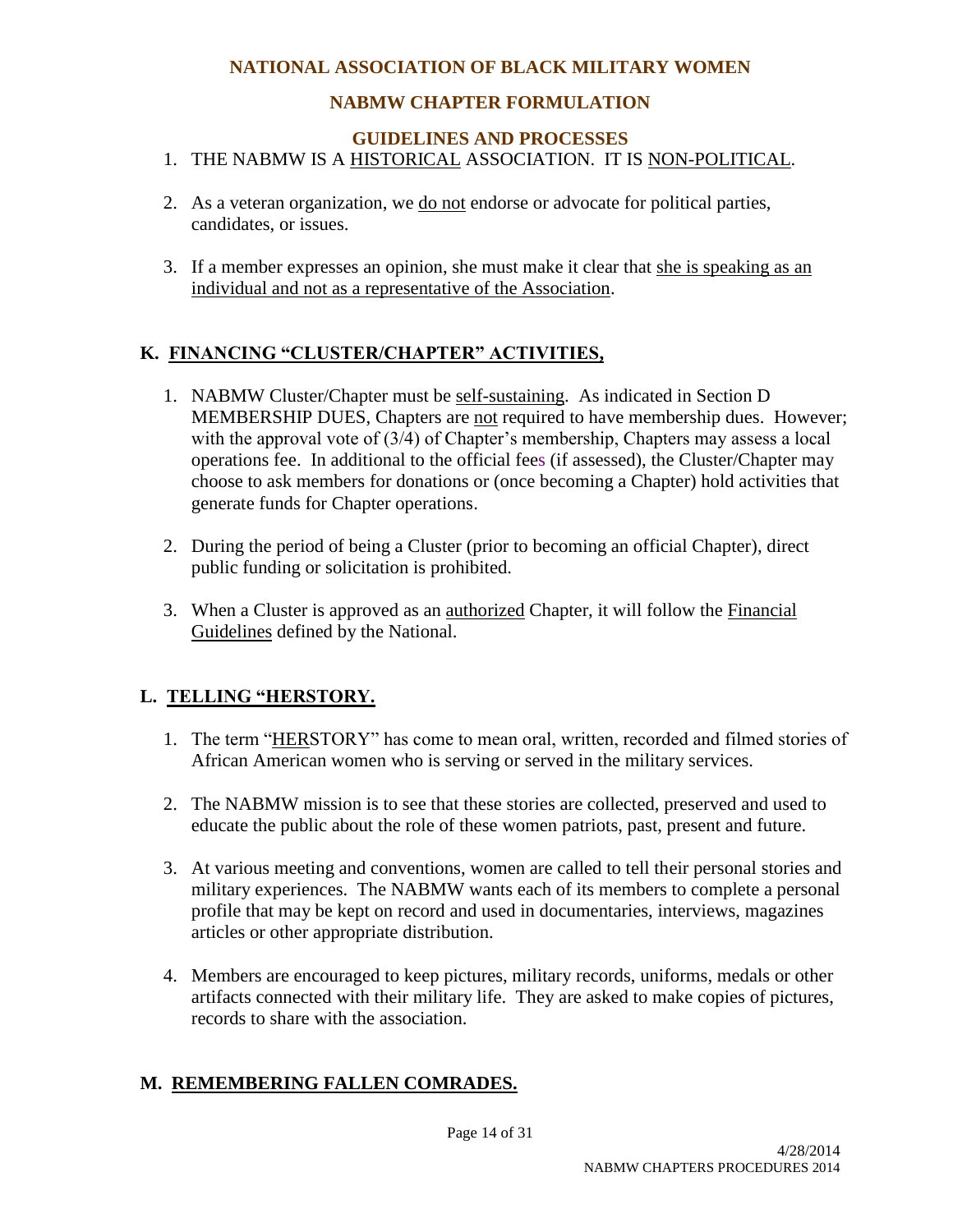# **NABMW CHAPTER FORMULATION**

#### **GUIDELINES AND PROCESSES**

- 1. It has always been a tradition in the Armed Forces as well as for soldiers and veterans to honor their "Fallen Comrades". The NABMW takes this tradition very seriously. At the Biennial Reunion, the NABMW pays special ceremonial recognition to those who have gone before us. At the regional and local levels, we also (at the time of notification) pay tribute to our local fallen comrades.
- 2. When informed of the death of a Black Military Woman (member or non-member), the Chapter Chaplain (or any member) should advise the Regional Chaplain. In turn, the Regional Chaplain will notify the National Chaplain. She should send the name, date of death and other pertinent information so that the organization may respond.
- 3. Many families are not familiar with the military record of their deceased. It is the task of the Chapter Chaplain to construct and maintain a record of all chapter members to include their Name, Dates Served, Branch of Service, Rank and Duty Stations so that this is on hand to share with the family for inclusion in an obituary or read at a service. It is also very important to obtain as much military information as possible from the family about the fallen comrade. The NABMW would also like to have any artifacts, pictures or memorabilia our sister soldier may have had that the family wishes to donate to the organization.
- 4. The Chapter Chaplain should develop a brief ceremony that is appropriate for a funeral, wake or memorial service and is in accordance with the standard procedure set up by the NABMW National. The Chapter members should be given a copy and be aware of whatever protocol is established by the Chapter in honoring a fallen comrade. The family of the deceased should be contacted and offered the Chapter's participation (if family so desires).
- 5. Congress has passed a law which entitles all veterans the basic benefit of having a military ceremony at the grave site with an official military marker placed at the grave site. The family should be advised of these benefits and to make arrangement with the undertaker or cemetery (if so desired).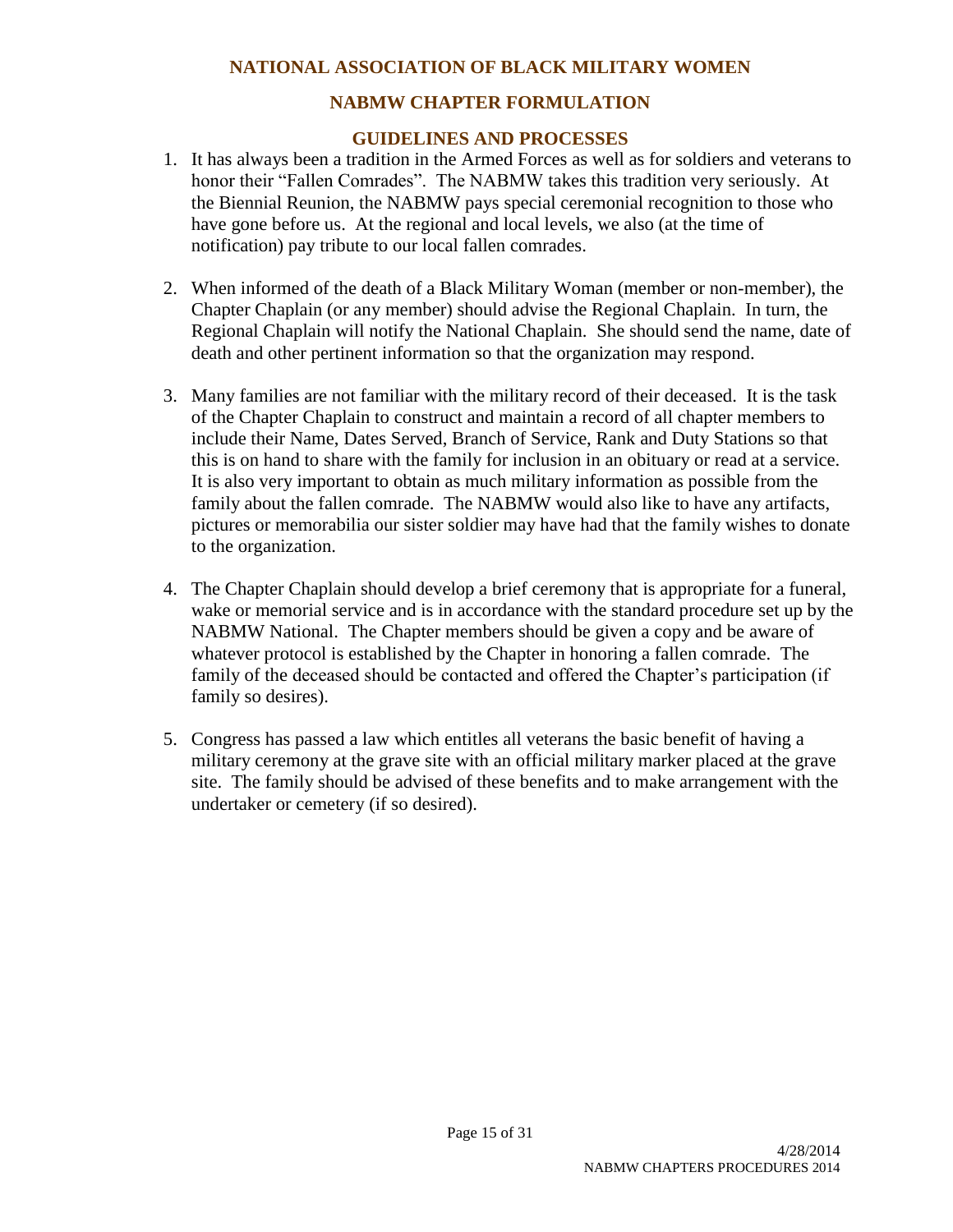# **NATIONAL ASSOCIATION OF BLACK MILITARY WOMEN NABMW CHAPTER FORMULATION**

# **GUIDELINES AND PROCESSES**

# **CONCLUSION**

1. These Guidelines are an initial undertaking designed to outline a process to be followed in establishing an authorized NABMW Chapters. As time goes on, no doubt, the process will be reviewed, amended and updated to meet changing organization needs.

2. The process is fairly detailed in an attempt to answer questions which may be raised. "The use of official forms to be completed is designed to ensure that we have the data for an official record in both the Regional and National files.

3. If ten years down the line, a Chapter wishes to hold an anniversary of its establishment, it will have the names of its "founders" (the original Cluster) and "Charter members" (members appearing on the original approval of the Chapter).

# **Note: A HANDBOOK FOR CHAPTERS is being developed.**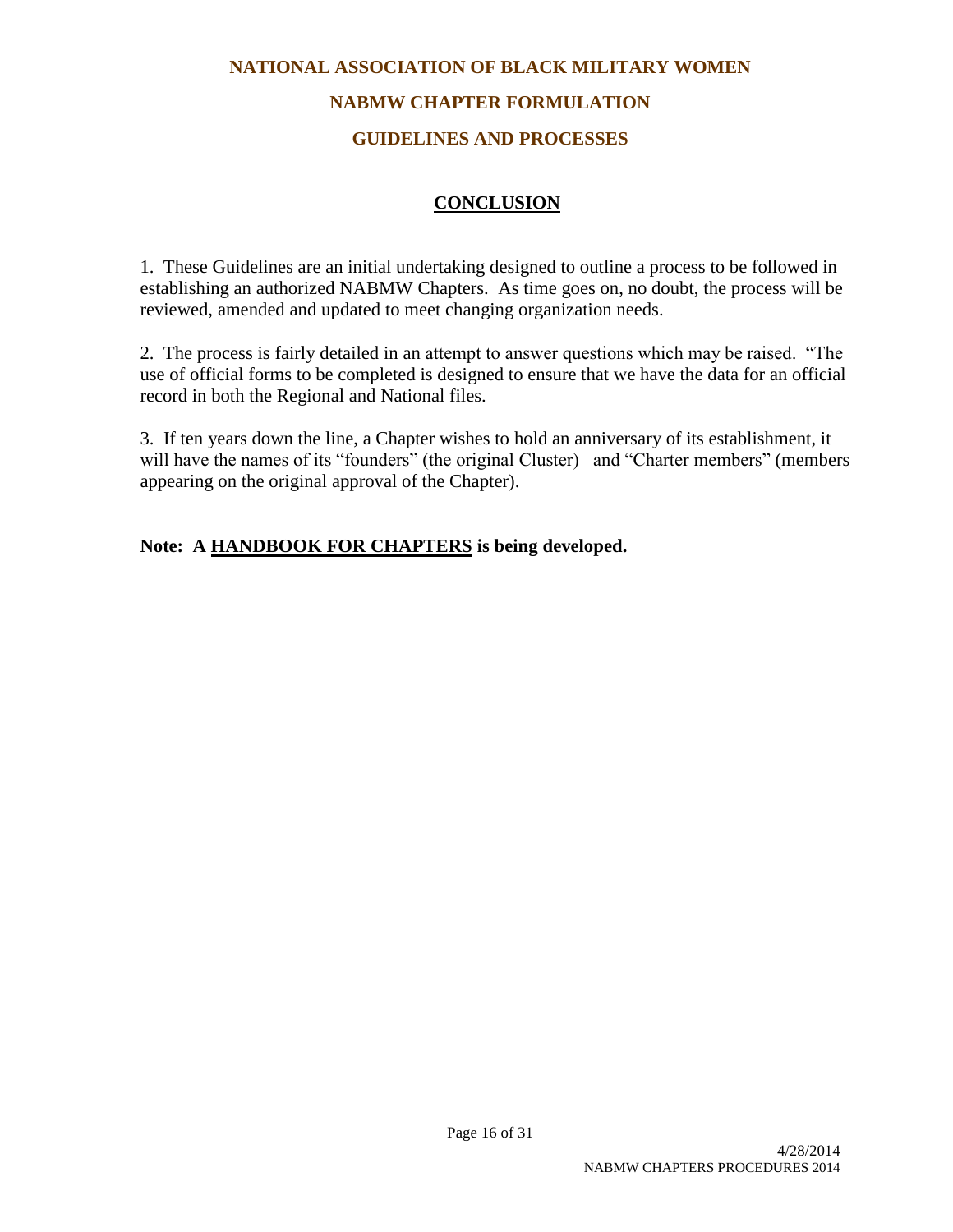## **NABMW CHAPTER FORMULATION**

#### **GUIDELINES AND PROCESSES**

# **NABMW Forms**

**Form # 101 -** APPLICATION TO ESTABLISH AN AUTHORIZED NABMW CHAPTER (To be completed by Cluster Contact Person)

**Form # 101A -** REQUEST FOR CLUSTER APPROVAL AND CLUSTER NUMBER (To be completed by NABMW Regional Chairperson)

**Form # 101B -** NATIONAL APPROVAL AND ASSIGNED CLUSTER NUMBER (To be completed by NABMW Vice President of Operations)

**Form # 101C -** CLUSTER APPROVAL/CLUSTER NUMBER (To be completed by NABMW Regional Chairperson)

**Form # 101D** - REQUEST TO BE ACCEPTED AS AN AUTHORIZED CHAPTER (To be completed by Cluster Contact Person)

**Form # 101E** - APPROVAL OF AN AUTHORIZED NABMW CHAPTER (To be completed by NABMW Vice President of Operations)

**Form # 101F –** CERTIFICATE OF CHAPTER AUTHORIZATION (To be completed by NABMW Vice President of Operations)

**Form # 101G -** CERTIFICATES OF OFFICE (To be completed by NABMW Chapter Installation Chairperson)

**Form # 101H** – CERTIFICATE OF CHAPTER OFFICER'S DUTIES & RESPONSIBILITIES (To be completed by NABMW Chapter Installation Chairperson)

**Form # 101I** - NABMW CHAPTER INSTALLATION CEREMONY – SCRIPT (To be completed by NABMW Chapter Installation Chairperson)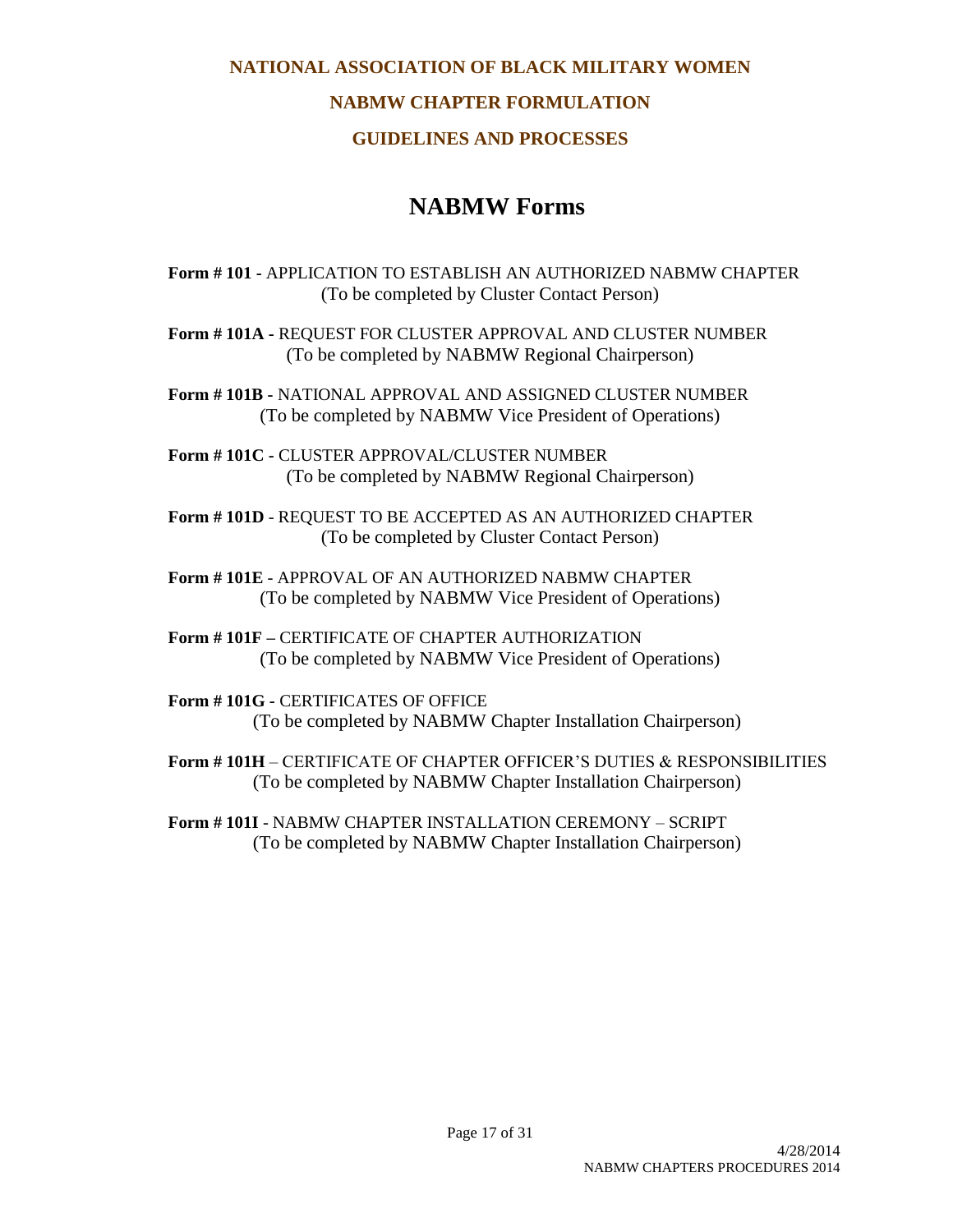# **NABMW CHAPTER FORM**

# **APPLICATION TO ESTABLISH AN AUTHORIZED CHAPTER**

(Completed by Cluster)

| TO:                                       |                                                                                                                                                                                                                                |
|-------------------------------------------|--------------------------------------------------------------------------------------------------------------------------------------------------------------------------------------------------------------------------------|
| (Chairperson, Region)                     |                                                                                                                                                                                                                                |
|                                           |                                                                                                                                                                                                                                |
|                                           | (Cluster President)                                                                                                                                                                                                            |
|                                           | 1. We request the Regional Chairperson's assistance in seeking approval of our request to establish                                                                                                                            |
|                                           | (City, town or area and State)                                                                                                                                                                                                 |
| establishing an authorized NABMW Chapter. | 3. Each of the persons listed below is a regular (military) member of the NABMW in good financial<br>status. We look forward to receiving an early approval of this request to continue our work toward                        |
|                                           |                                                                                                                                                                                                                                |
|                                           |                                                                                                                                                                                                                                |
|                                           |                                                                                                                                                                                                                                |
|                                           |                                                                                                                                                                                                                                |
|                                           |                                                                                                                                                                                                                                |
|                                           |                                                                                                                                                                                                                                |
|                                           |                                                                                                                                                                                                                                |
|                                           | Address: 2008. 2008. 2009. 2009. 2009. 2009. 2009. 2009. 2009. 2009. 2009. 2009. 2009. 2009. 2009. 2009. 2009. 2009. 2009. 2009. 2009. 2009. 2009. 2009. 2009. 2009. 2009. 2009. 2009. 2009. 2009. 2009. 2009. 2009. 2009. 200 |
|                                           | Signature:<br><b>CLUSTER CONTACT PERSON</b>                                                                                                                                                                                    |
|                                           | <b>CLUSTER SECRETARY</b>                                                                                                                                                                                                       |

**NABMW Form # 101 - Effective January 2006**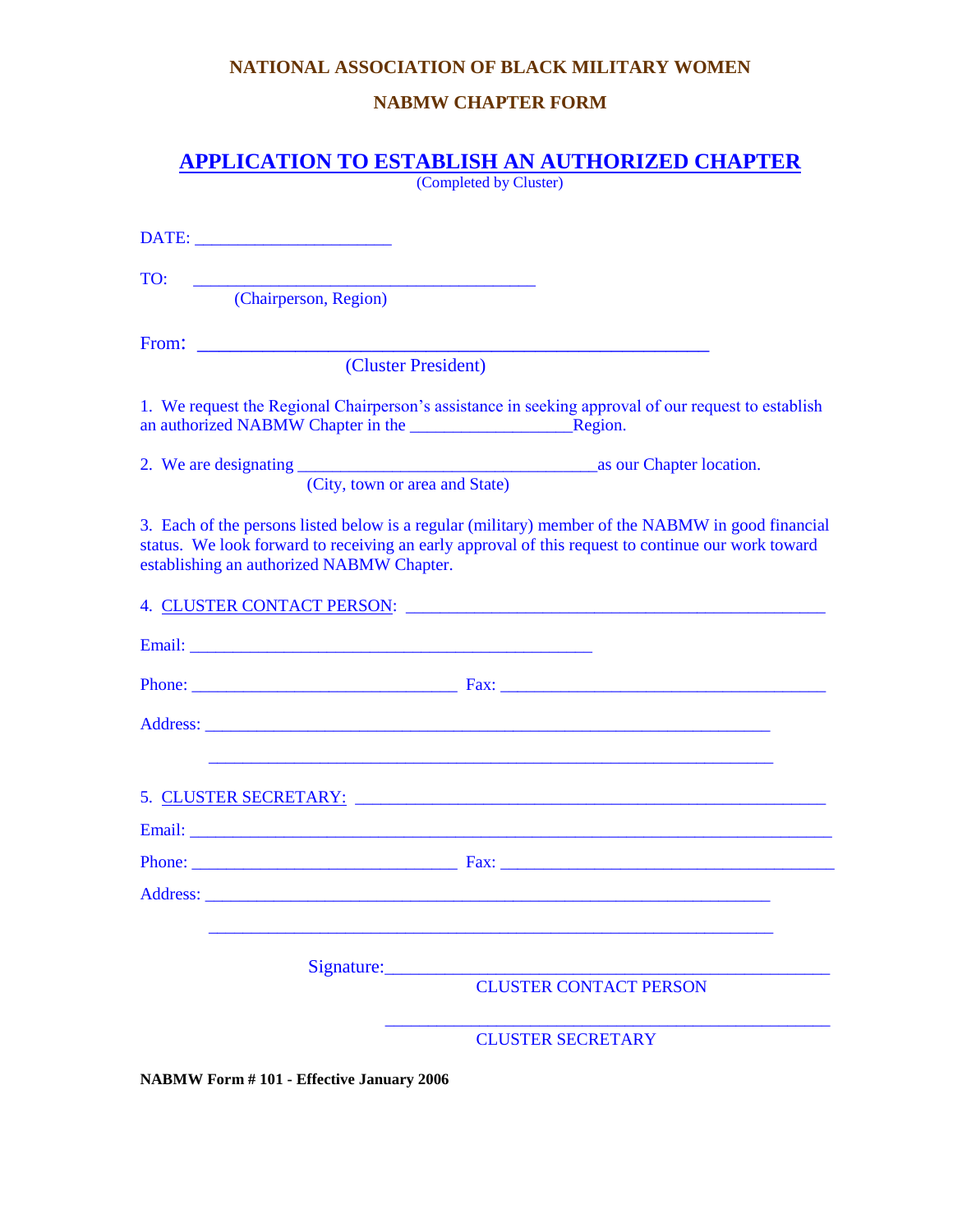#### **NABMW CHAPTER FORMULATION**

#### **GUIDELINES AND PROCESSES**

# **REQUEST FOR CLUSTER APPROVAL AND CLUSTER NUMBER**

**(To be completed by NABMW Regional Chairperson)**

| To:<br><b>NABMW Vice President of Operations</b> |          |
|--------------------------------------------------|----------|
|                                                  |          |
|                                                  | (Region) |

Dear Madam Vice President,

1. Attached please find a copy of an application to establish an authorized NABMW Chapter in the **Region**.

2. I have verified that the members requesting this permission are members in good financial status with the organization. I have conferred with the Cluster contact person.

3. I will lend as much assistance as I can to the group and will see that they have a copy of the guidelines for the establishment of authorized Chapters, and the forms necessary to complete the process.

4. I recommend APPROVAL of this request and the assignment of a Cluster number.

| Signature: |                                    |
|------------|------------------------------------|
|            | <b>Regional Chairperson, NABMW</b> |
| Phone:     |                                    |
| Email:     |                                    |

NABMW Form #101A - Effective January 2006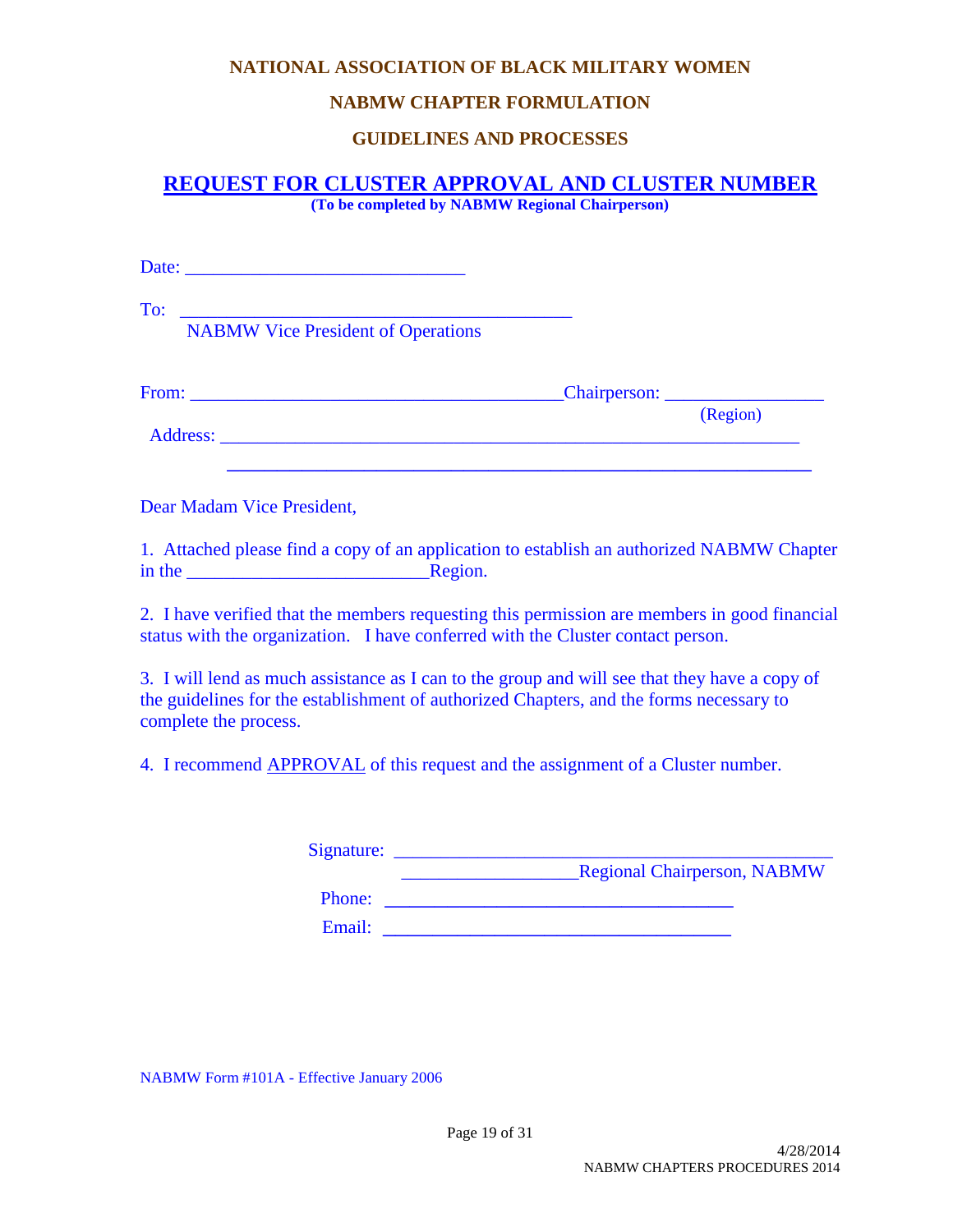#### **NABMW CHAPTER FORMULATION**

# **GUIDELINES AND PROCESSES**

# **NATIONAL APPROVAL AND ASSIGNED CLUSTER NUMBER**

**(To be completed by NABMW Vice President of Operations)**

|                                       | To: the contract of the contract of the contract of the contract of the contract of the contract of the contract of the contract of the contract of the contract of the contract of the contract of the contract of the contra                    |          |
|---------------------------------------|---------------------------------------------------------------------------------------------------------------------------------------------------------------------------------------------------------------------------------------------------|----------|
|                                       |                                                                                                                                                                                                                                                   | (Region) |
|                                       |                                                                                                                                                                                                                                                   |          |
|                                       | <b>NABMW</b> Vice President of Operations                                                                                                                                                                                                         |          |
|                                       | Address: No. 1986. The Commission of the Commission of the Commission of the Commission of the Commission of the Commission of the Commission of the Commission of the Commission of the Commission of the Commission of the C                    |          |
|                                       | 1. Your request for Cluster Approval and Cluster Number has been received and approved.                                                                                                                                                           |          |
| 2. The assigned designation includes: |                                                                                                                                                                                                                                                   |          |
|                                       |                                                                                                                                                                                                                                                   |          |
|                                       |                                                                                                                                                                                                                                                   |          |
|                                       |                                                                                                                                                                                                                                                   |          |
|                                       | d. Date Established:                                                                                                                                                                                                                              |          |
|                                       |                                                                                                                                                                                                                                                   |          |
| an authorized NABMW Chapter.          | 4. It is our hope that the cluster will work diligently toward meeting the eligibility<br>requirements in a timely fashion and that we will be receiving its request to be recognized as                                                          |          |
|                                       | 5. The addition and growth of chapters within the various regions will directly impact the<br>increase in our national membership as well as the recognition of the NABMW as an<br>important voice in telling the story of women in the military. |          |
|                                       |                                                                                                                                                                                                                                                   |          |
|                                       | Vice President of Operations, NABMW                                                                                                                                                                                                               |          |
|                                       |                                                                                                                                                                                                                                                   |          |
|                                       | Email:                                                                                                                                                                                                                                            |          |

NABMW Form # 101B - Effective January 2006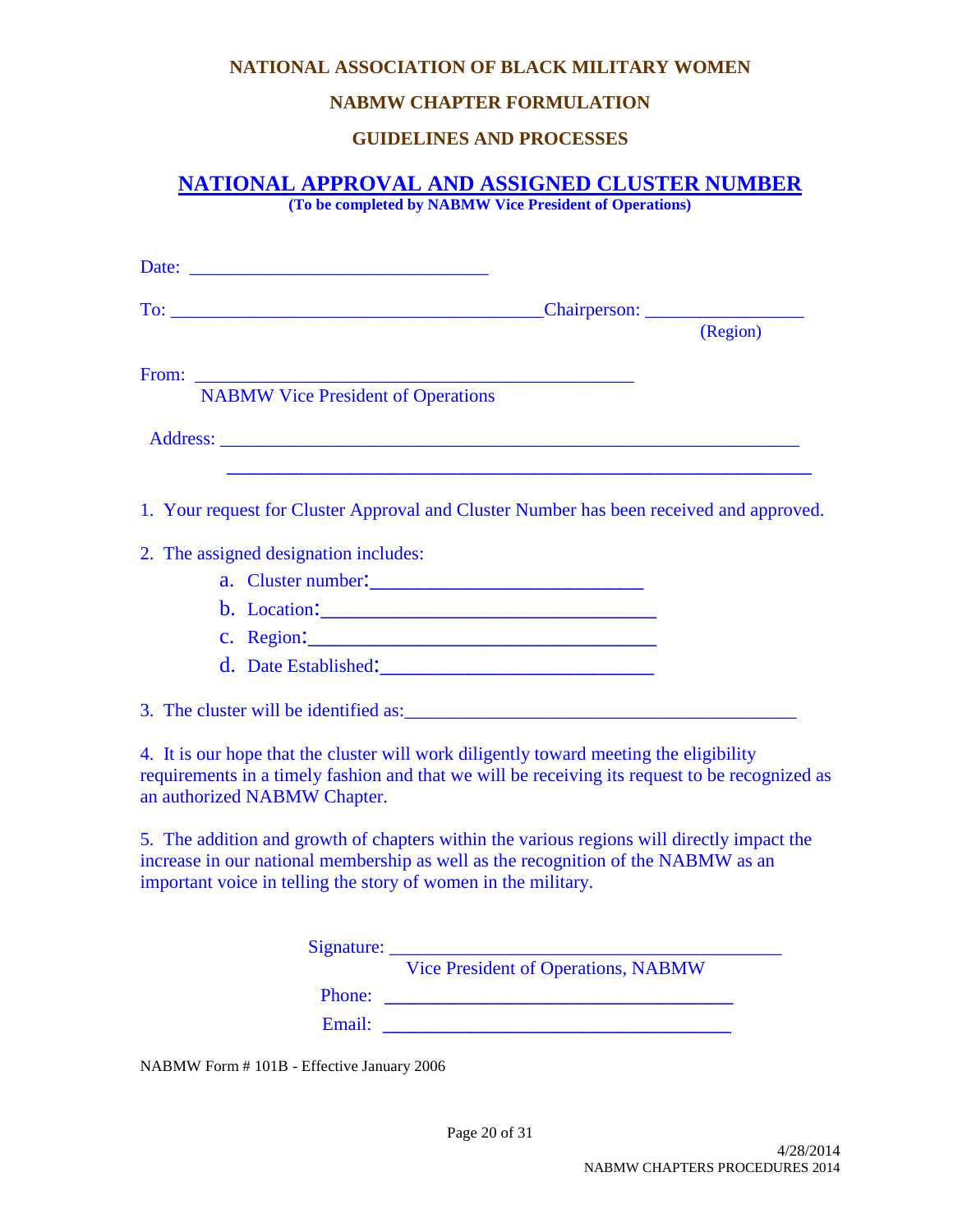#### **NABMW CHAPTER FORMULATION**

# **GUIDELINES AND PROCESSES**

# **CLUSTER APPROVAL AND CLUSTER NUMBER**

(To be completed by the NABMW Regional Chairperson)

Date: To: \_\_\_\_\_\_\_\_\_\_\_\_\_\_\_\_\_\_\_\_\_\_\_\_\_\_\_\_\_\_\_\_\_\_\_\_\_\_\_\_\_\_\_\_\_ (Cluster Contact Person) From: \_\_\_\_\_\_\_\_\_\_\_\_\_\_\_\_\_\_\_\_\_\_\_\_\_\_\_\_\_\_\_\_\_\_\_\_\_\_\_\_Chairperson: \_\_\_\_\_\_\_\_\_\_\_\_\_\_\_\_\_ (Region) 1. Permission has been granted from National for you to continue to work toward meeting the eligibility requirements to become an authorized NABMW Chapter in the \_\_\_\_\_\_\_\_\_\_\_\_\_\_\_\_\_\_\_\_\_\_\_\_\_Region. 2. Your Cluster designation is: \_\_\_\_\_\_\_\_\_\_\_\_\_\_\_\_\_\_\_\_\_\_\_\_\_\_\_\_\_\_\_\_\_\_\_\_\_\_\_\_\_\_\_\_\_\_.

3. Cluster/Chapter procedures are attached with eligibility and other requirements. It is hoped that what you need to know is included. However; if you have questions, please contact me.

4. As a Cluster, your attention should be focused upon becoming an authorized chapter. All activities should be directed toward achieving the mission of the NABMW (to tell the story, preserve the history, and maintain the heritage of African American Women in the military services of our nation).

5. I hope that you will work in a timely fashion and look forward to your becoming an authorized Chapter. Good luck in your endeavors and I look forward to assisting you in reaching your goal.

| Signature: |                                    |
|------------|------------------------------------|
|            | <b>Regional Chairperson, NABMW</b> |
| Phone:     |                                    |
| Email:     |                                    |

NABMW Form # 101C - Effective January 2006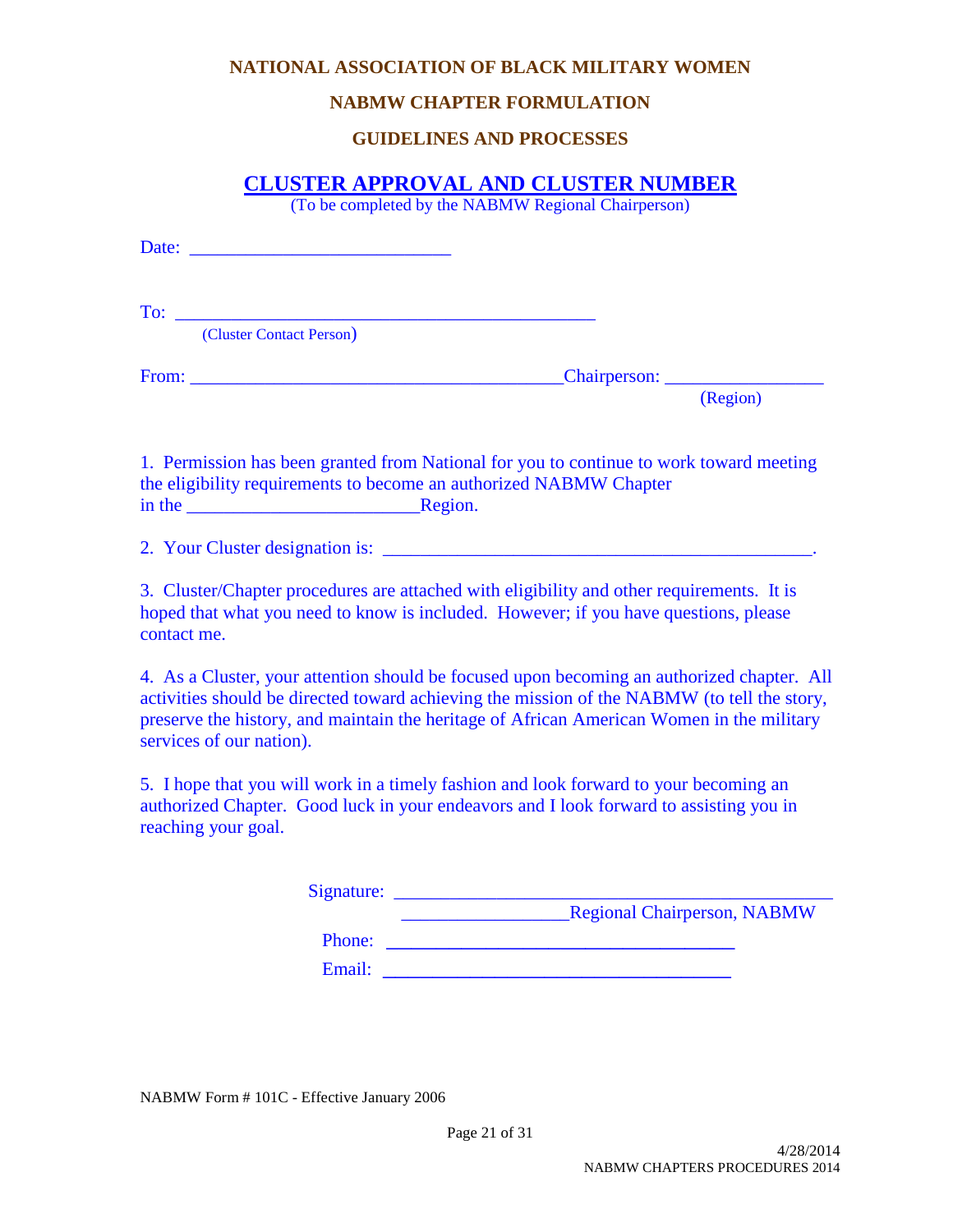#### **NABMW CHAPTER FORMULATION**

# **GUIDELINES AND PROCESSES**

# **REQUEST TO BE ACCEPTED AS AN AUTHORIZED CHAPTER**

(To be completed by Cluster)

|                                                                   | (Region)                                                                                                                                                                                                                        |
|-------------------------------------------------------------------|---------------------------------------------------------------------------------------------------------------------------------------------------------------------------------------------------------------------------------|
| (Cluster President)                                               |                                                                                                                                                                                                                                 |
|                                                                   |                                                                                                                                                                                                                                 |
| 1. We formally request acceptance as an authorized NABMW Chapter. |                                                                                                                                                                                                                                 |
| member listed has paid her national dues.                         | 2. We have reached the Ten (10) member minimum requirement for acceptance as an<br>authorized NABMW Chapter. The required five military members have been met. Each                                                             |
| 3. Listed below is our current membership:                        |                                                                                                                                                                                                                                 |
|                                                                   |                                                                                                                                                                                                                                 |
|                                                                   |                                                                                                                                                                                                                                 |
|                                                                   |                                                                                                                                                                                                                                 |
|                                                                   | $(Mil)$ (Mil) (2003) (2004) (2004) (2004) (2004) (2004) (2004) (2004) (2004) (2004) (2004) (2004) (2004) (2004) (2004) (2004) (2004) (2004) (2004) (2004) (2004) (2004) (2004) (2004) (2004) (2004) (2004) (2004) (2004) (2004) |
|                                                                   | (If there are more members, list them on back of page or separate sheet.)                                                                                                                                                       |
|                                                                   |                                                                                                                                                                                                                                 |
|                                                                   | (Cluster President)                                                                                                                                                                                                             |
|                                                                   | (To be signed off by Regional Chairperson and copy sent to VP for Operations)                                                                                                                                                   |
| I recommend <b>APPROVAL</b> of this request.                      |                                                                                                                                                                                                                                 |
|                                                                   |                                                                                                                                                                                                                                 |
|                                                                   | Regional Chairperson, NABMW                                                                                                                                                                                                     |

NABMW Form # 101D - Effective January 2006

Page 22 of 31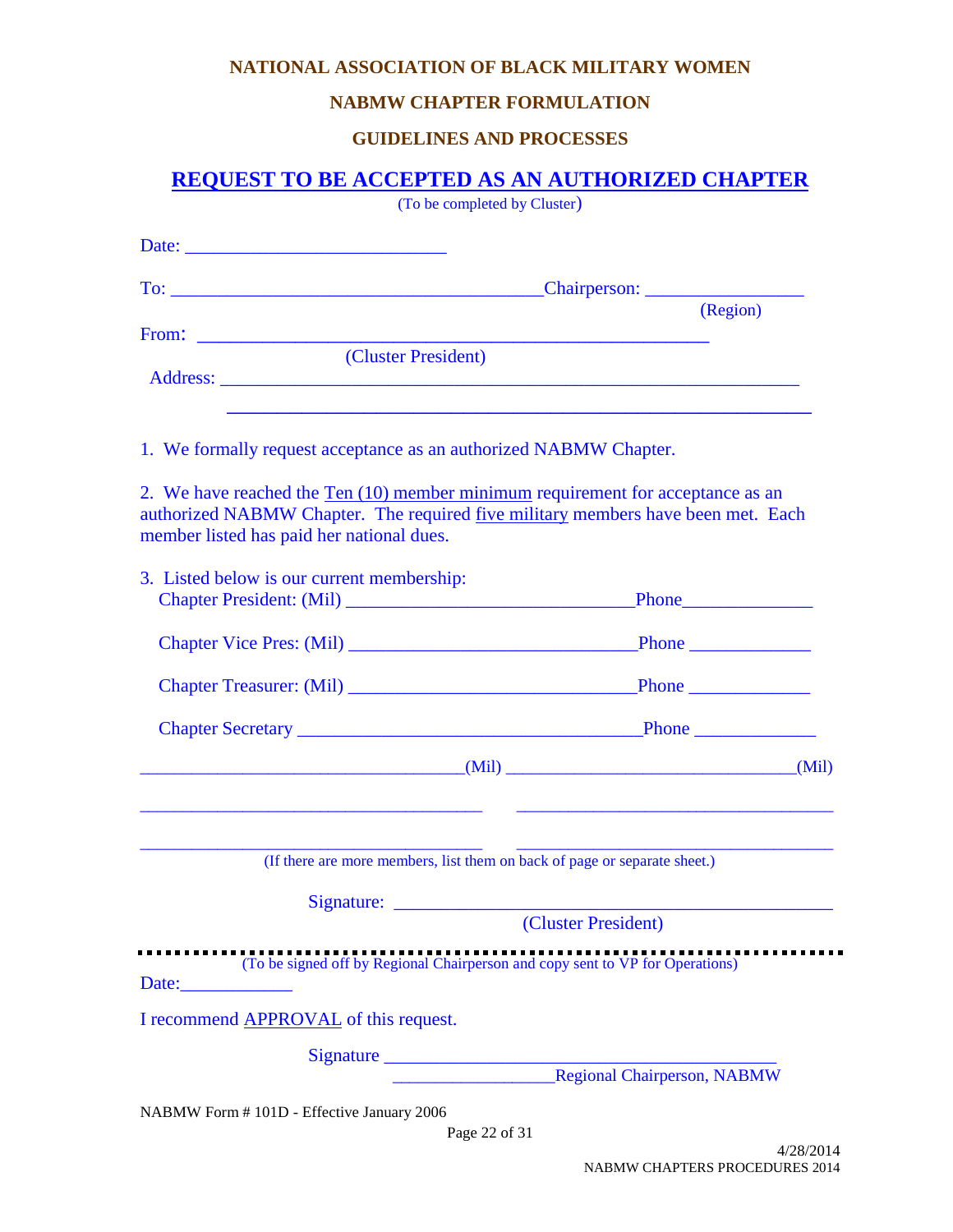#### **NABMW CHAPTER FORMULATION**

## **GUIDELINES AND PROCESSES**

### **APPROVAL OF AN AUTHORIZED NABMW CHAPTER**

(To be completed by NABMW Vice President of Operations)

| Date |  |
|------|--|
|      |  |

2. The President and Executive Board of the National Association of Black Military Women are pleased to grant your request for approval as an authorized NABMW Chapter .

4. Your assigned Chapter number is identified as:

| C#                        | <b>Number</b> | location | region | date established |
|---------------------------|---------------|----------|--------|------------------|
|                           |               |          |        |                  |
| Location: $\qquad \qquad$ |               |          |        |                  |
|                           |               |          |        |                  |

3. The National Association will be aided in its growth and development by your becoming a strong and recognized presence in the community in which you are located. Your primary mission is to tell the story, record the history and maintain the heritage of African American Women in the military services of our country. Your chapter activities should be directed toward achieving these goals. Your participation in positive community events and activities will increase your opportunities to show that "Military Women Continue to Serve".

4. Congratulations and Welcome!!! We look forward to recognizing your chapter officially at our next biennial reunion.

Signature: \_\_\_\_\_\_\_\_\_\_\_\_\_\_\_\_\_\_\_\_\_\_\_\_\_\_\_\_\_\_\_\_\_\_\_\_\_\_\_\_\_

President, NABMW

Vice President of Operations, NABMW

Original to Chapter File VP for Operations Copy to Regional Chairperson File Secretary

 $\mathcal{L}=\frac{1}{2}$  , which is a set of the set of the set of the set of the set of the set of the set of the set of the set of the set of the set of the set of the set of the set of the set of the set of the set of the set o

NABMW Form 101E - Effective January 2006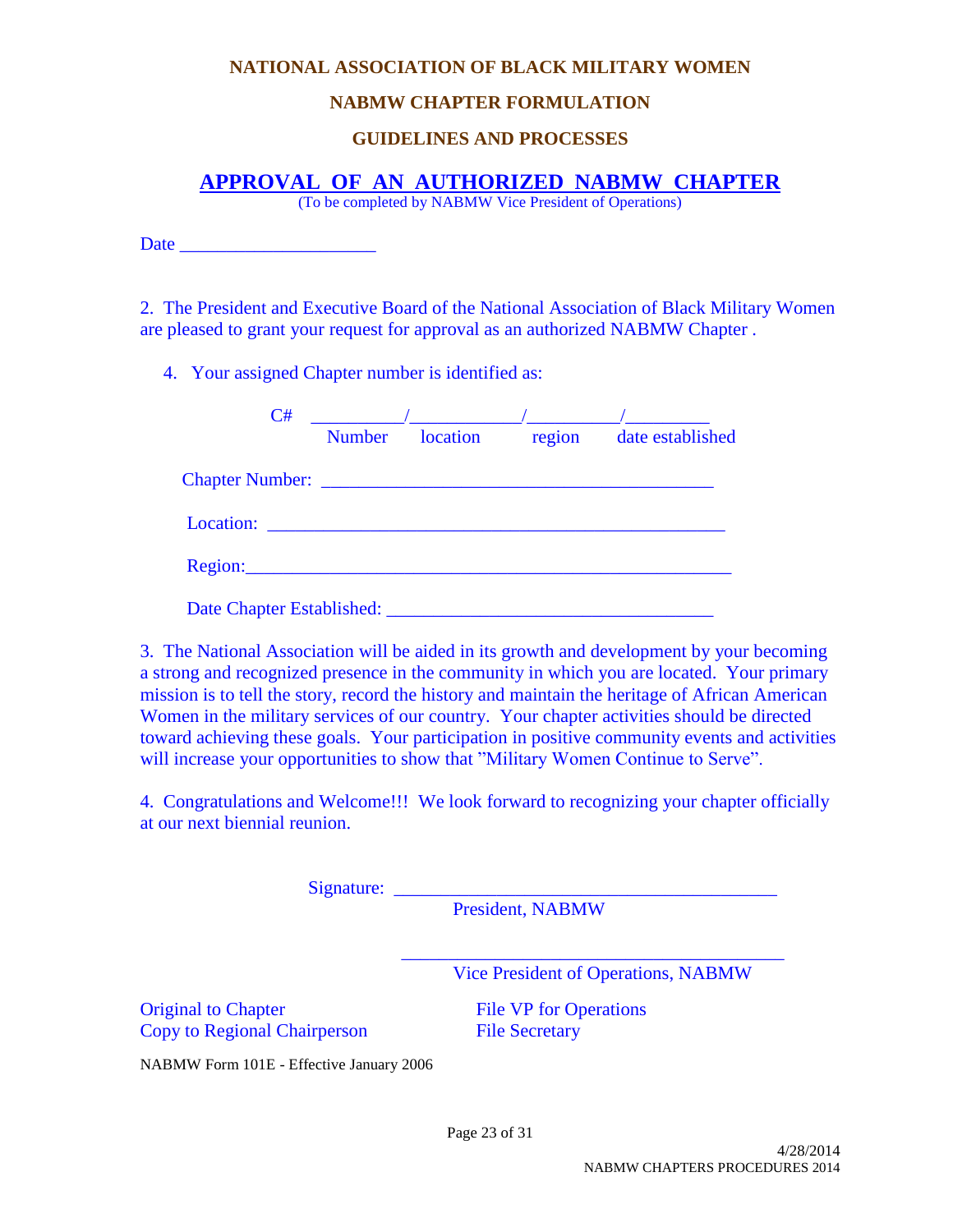#### **NABMW CHAPTER FORMULATION**

# **GUIDELINES AND PROCESSES**

#### **CERTIFICATE OF CHAPTER AUTHORIZATION**

**(To be completed by NABMW Vice President of Operations)**

NABMW Form # 101F – Effective May 2008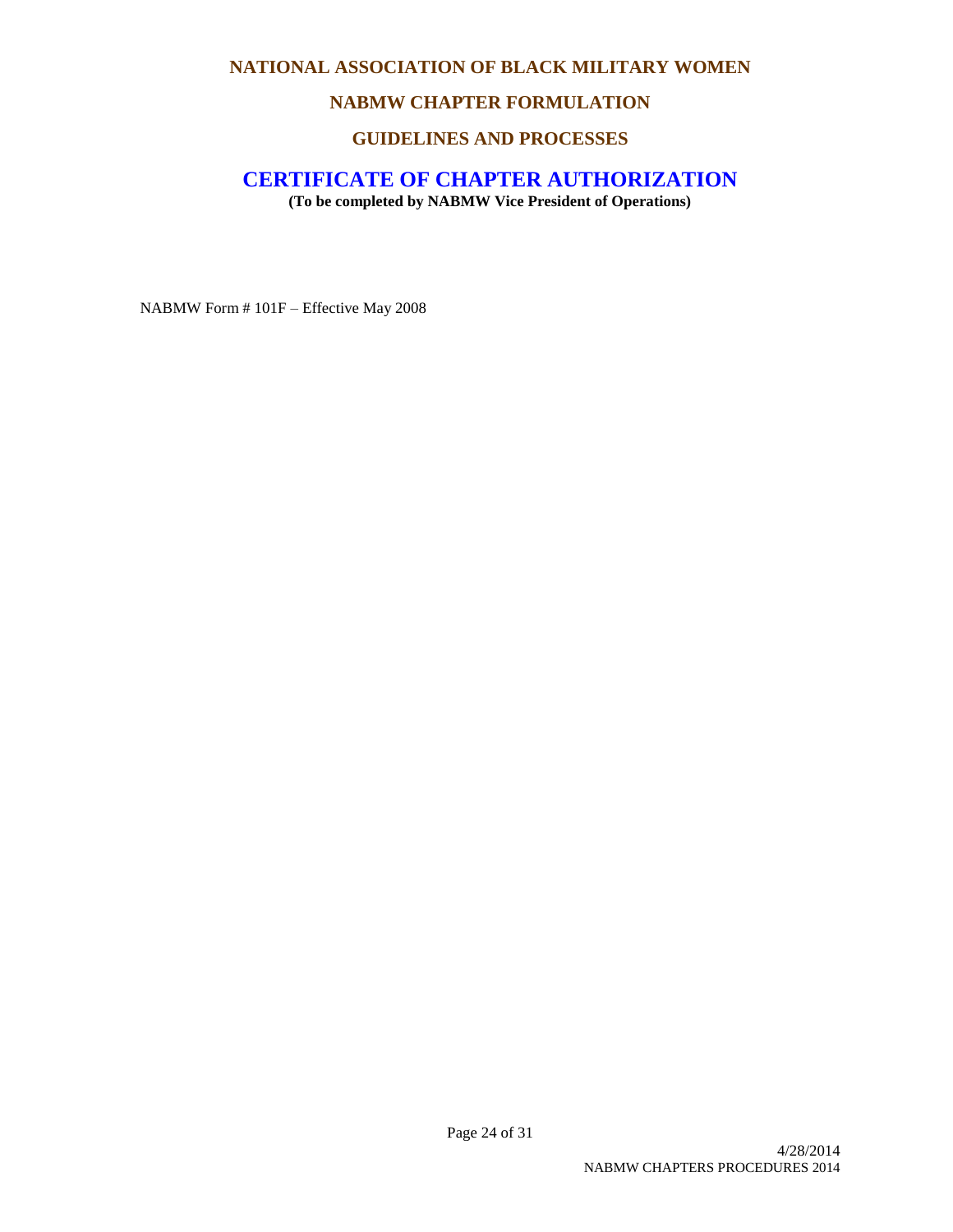#### **NABMW CHAPTER FORMULATION**

### **GUIDELINES AND PROCESSES**

# **CERTIFICATE OF OFFICE**

(To be completed by NABMW Chapter Installation Chairperson)

**THE NATIONAL ASSOCIATION OF BLACK MILITARY WOMEN (Formerly Known as the Black WAAC, WAC, Women in Service)**



**of the "Insert name of Chapter" Of The National Association of Black Military Women**

\_\_\_\_\_\_\_\_\_\_\_\_\_\_\_\_\_\_\_\_\_\_\_\_\_\_\_\_\_\_\_\_\_\_\_\_\_\_\_\_\_\_\_\_\_\_\_\_\_\_\_\_\_ **NAME OF PRESENTER** CHAIRPERSON, NABMW (INSERT REGION NAME ) REGION

*Insert date installati City, State*  W FORM 101 G - Effective date: Oc

\_\_\_\_\_\_\_\_\_\_\_\_\_\_\_\_\_\_\_\_\_\_\_\_\_\_\_\_\_\_\_\_\_\_\_\_\_\_\_\_\_\_\_\_\_\_\_\_\_\_\_\_\_ **NAME OF INSTALLER** INSTALLATION OFFICER, NAME OF ORGANIZATION/AFFILIATION

# **EXAMPLE**

**THE NATIONAL ASSOCIATION OF BLACK MILITARY WOMEN (Formerly Known as the Black WAAC, WAC, Women in Service)**

FICATE OF OFFICE CERT

**Be It Known to all Present that:**

**FREDDA BRYAN**

**has been duly elected and installed as NABMW Chapter**

**PRESIDENT**

**of the "Greater Hampton Roads Chapter" Of The National Association of Black Military Women**

**MSG SHIRLEY S. SMITH** CHAIRPERSON, NABMW CENTRAL-EAST REGION

\_\_\_\_\_\_\_\_\_\_\_\_\_\_\_\_\_\_\_\_\_\_\_\_\_\_\_\_\_\_\_\_\_\_\_\_\_\_\_\_\_\_\_\_\_\_\_\_\_\_\_\_\_

*25 OCTOBER 2008 Hampton, Virginia* NABMW FORM 101 G - Effective date: October 1, 2008

\_\_\_\_\_\_\_\_\_\_\_\_\_\_\_\_\_\_\_\_\_\_\_\_\_\_\_\_\_\_\_\_\_\_\_\_\_\_\_\_\_\_\_\_\_\_\_\_\_\_\_\_\_ **COL (RET) KATHALEEN F. HARRIS** INSTALLATION OFFICER, NABMW NATIONAL EXECUTIVE BOARD

**Form # 101G – Effective October 2008**

Page 25 of 31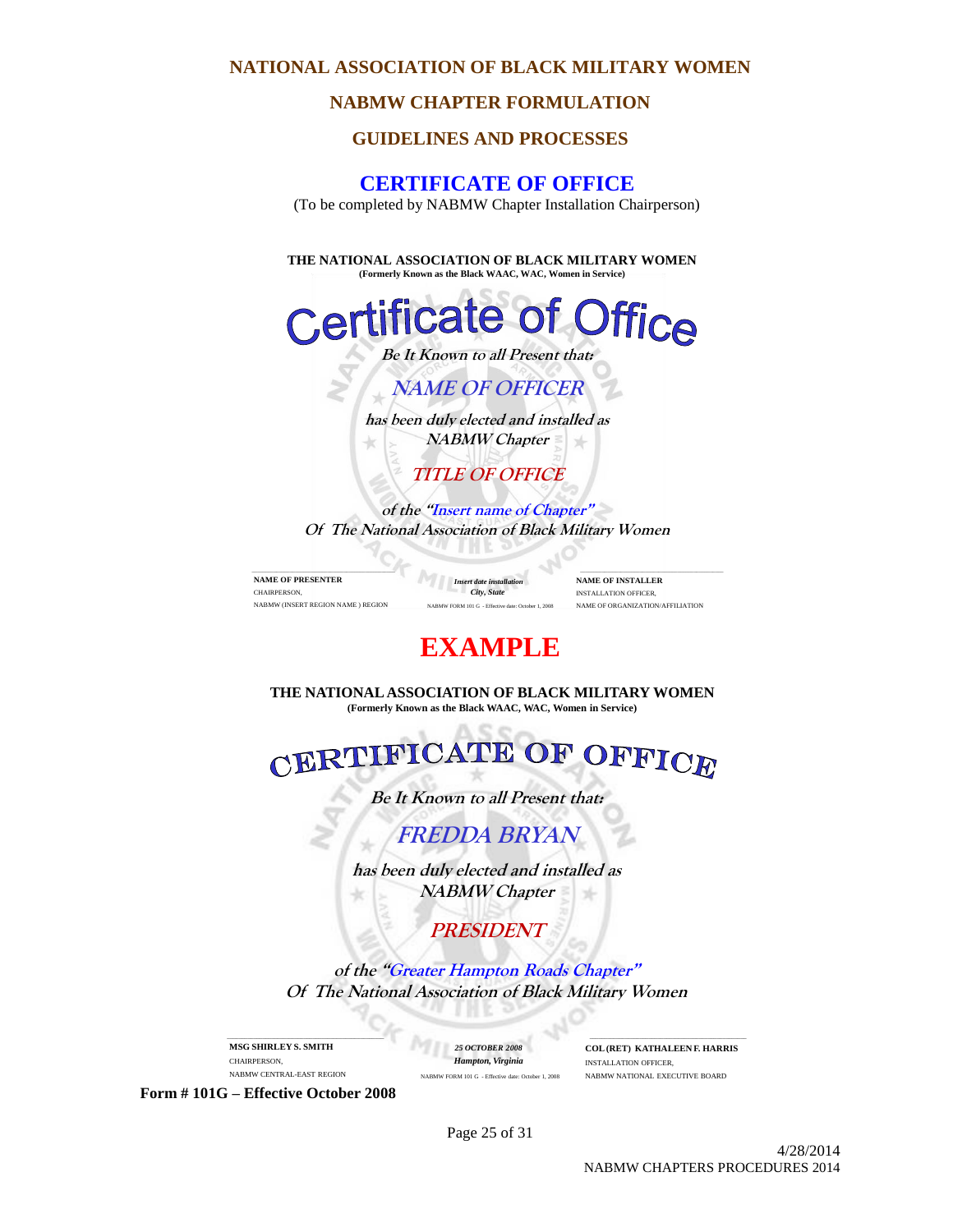#### **NABMW CHAPTER FORMULATION**

# **GUIDELINES AND PROCESSES**

# **CERTIFICATE OF CHAPTER OFFICER'S DUTIES & RESPONSIBILITIES**

(To be completed by NABMW Chapter Installation Chairperson)

**Form # 101I – Effective October 2008**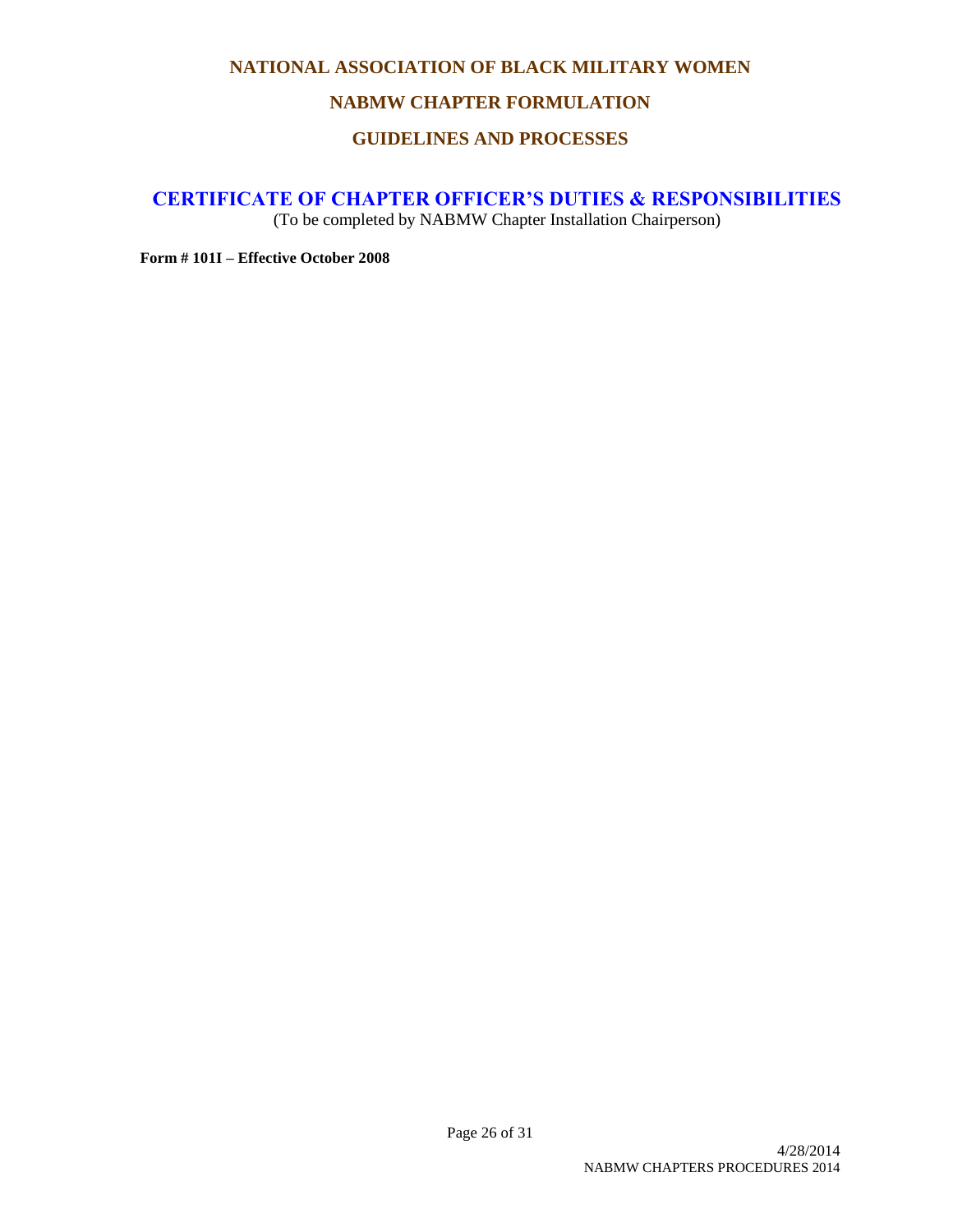# **NABMW CHAPTER FORMULATION**

# **GUIDELINES AND PROCESSES**

## **NABMW CHAPTER INSTALLATION CEREMONY – SCRIPT**

(To be completed by NABMW Chapter Installation Chairperson)

**NABMW Form # 101I** – Effective October 2008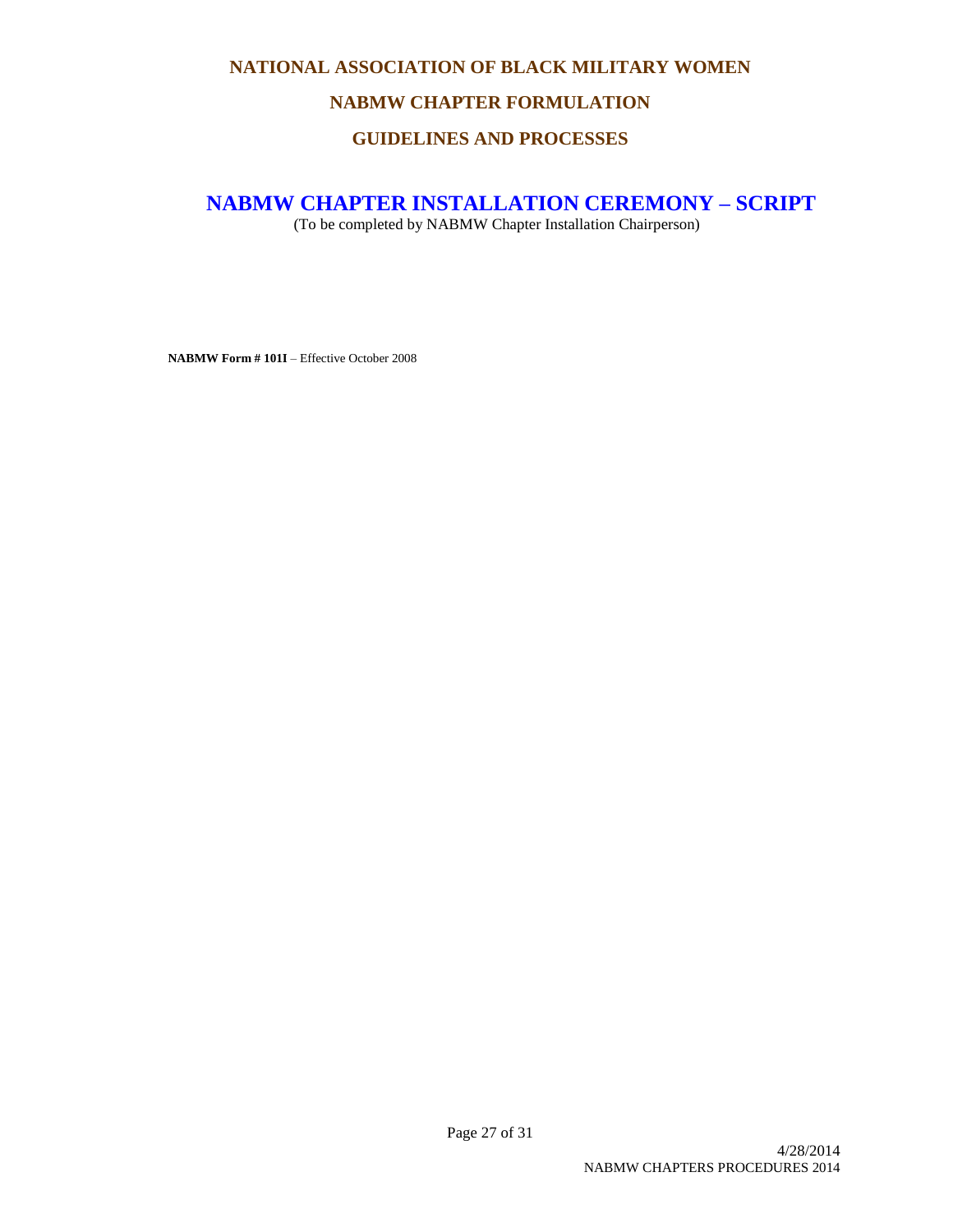#### **NABMW CHAPTER FORMULATION**

# **GUIDELINES AND PROCESSES**

# **NABMW CHAPTER INSTALLATION CEREMONY SCRIPT Guideline**

A. Welcome by Chairperson of Installation Ceremony

B. Introduction of "PRESENTER" – by Chairperson of Installation Ceremony

**PRESENTER -** should be the Regional Chairperson or any Member of NABMW Execution Board

---------------------------------------------------------------------------------------------------------------

#### *Example:*

*"I AM DEEPLY HONORED AND ESPECIALLY PLEASED TO PRESENT OUR "PRESENTER" FOR THIS AFTERNOON'S INSTALLATION"*

> **(MSG SHIRLEY SMITH, NABMW**  *Central-East Regional Chairperson)* (Insert name of PRESENTER, title and brief profile)

**----------------------------------------------------------------------------------------------------------------**

**C.** Introduction of the "INSTALLER" by the "PRESENTER"

**INSTALLER –** can be the NABMW President, a Local Official, a Local Clergyman, a honorable Veteran or any member of NABMW Execution Board selected by the Chapter

#### **------------------------------------------------------------------------------------------------------------** *EXAMPLE***:**

*"I AM DEEPLY HONORED AND ESPECIALLY PLEASED TO PRESENT OUR INSTALLER FOR THIS AFTERNOON'S INSTALLATION"*

*"BG ROSETTA BURKE, PRESIDENT, NABMW" (Insert name of installer, title and brief profile of installer)* **------------------------------------------------------------------------------------------------------------**

**D.** Both the PRESENTER & the INSTALLER will **take their assigned places** for the ceremony as set up by the Chairperson of Installation Ceremony.

Page 28 of 31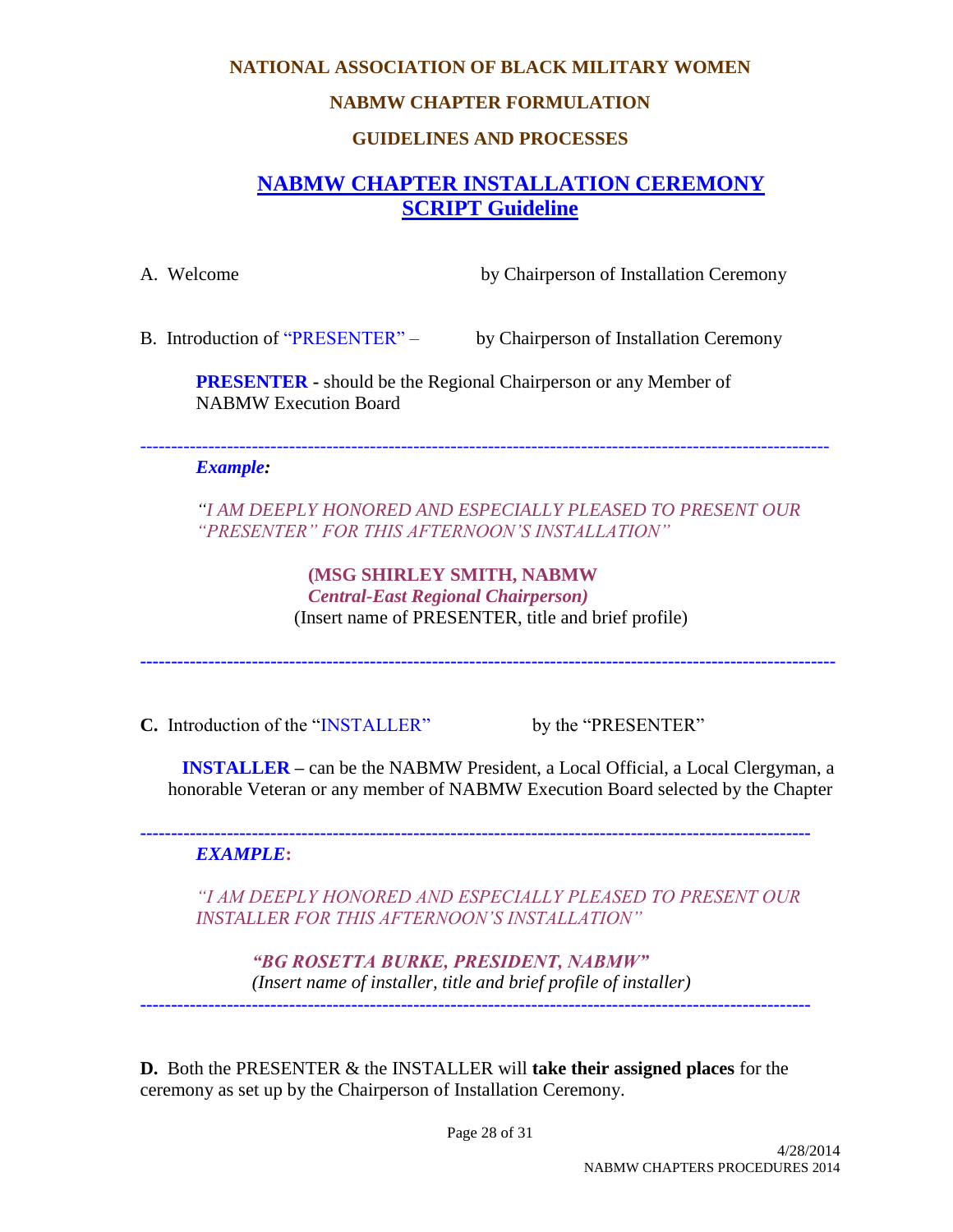# **NABMW CHAPTER FORMULATION**

# **GUIDELINES AND PROCESSES**

# E**. PRESENTER:**

*"MADAM INSTALLER; I WOULD LIKE TO PRESENT FOR INSTALLATION, THE OFFICERS OF THE* (INSERT NAME OF CHAPTER) *OF THE NABMW."*

# F. **INSTALLER:**

*"MADAM PRESENTER. DO YOU VERIFY THAT THE PERSONS PRESENTED FOR INSTALLATION WERE DULY ELECTED BY THE MEMBERS OF THE (INSERT NAME OF CHAPTER) OF THE NABMW?"* 

**G. PRESENTER:** *"I DO"*

# **H. INSTALLER:**

*"HAVE THEY EACH BEEN GIVEN A COPY OF THE SPECIFIC DUTIES AND REPONSIBLILITIES OF THE POSITION TO WHICH THEY HAVE BEEN ELECTED?"*

**I. PRESENTER:** *"YES, THEY HAVE"*

**J. INSTALLER:** *"PLEASE PRESENT THE OFFICERS-ELECT."*

**K.** The PRESENTER will call the name of each individual Officer ending with the President. Each officer will come up when her name is called.

# **L. PRESENTER:**

*"I PRESENT* (NAME/BRANCH OF SERVICE*) ELECTED TO THE POSITION OF CHAPTER ( OFFICER'S POSITION)."*

*Example: I PRESENT FREDDA BRYAN, US NAVY. ELECTED TO THE POSITION OF CHAPTER PRESIDENT.*

Page 29 of 31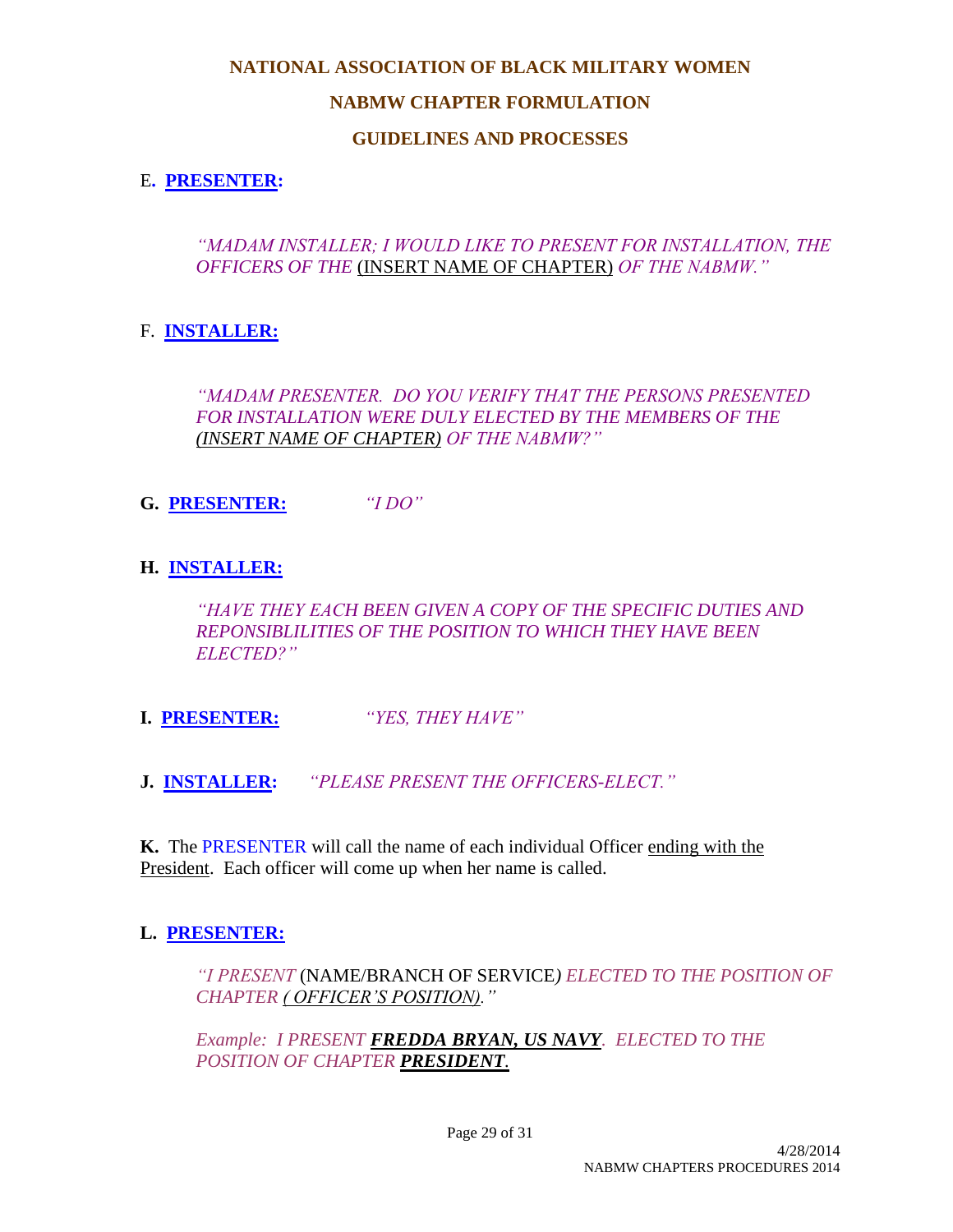# **NABMW CHAPTER FORMULATION**

#### **GUIDELINES AND PROCESSES**

# **M. INSTALLER:**

*"(REPEAT NAME) (Insert officer's name)*

*PLEASE RAISE YOUR RIGHT HAND" YOU HAVE BEEN DULY ELECTED TO THE POSITION OF CHAPTER (SAY OFFICER'S POSITION). HAVE YOU STUDIED THE DUTIES AND RESPONSIBILITES OF THE OFFICE TO WHICH YOU HAVE BEEN ELECTED?"*

**N. CHAPTER OFFICER: RESPONDS:** "*YES, I HAVE".*

### *O. INSTALLER:*

"AND DO YOU ACCEPT THE RESPONSIBILITES OUTLINED*".* 

**P. CHAPTER OFFICER: RESPONDS:** "*I DO"*.

# **Q. INSTALLER:**

*"I, THEREFORE, BY THE AUTHORITY VESTED IN ME BY THE NABMW NATIONAL PRESIDENT AND MEMBERS OF THE EXECUTIVE BOARD, INSTALL YOU IN THE POSITION OF (SAY OFFICER'S POSITION)"*

**The installer will shake hands as she presents each officer with the:**

- **1. Certificate of Office and**
- **2. Scroll outlining the elected position's duties …**